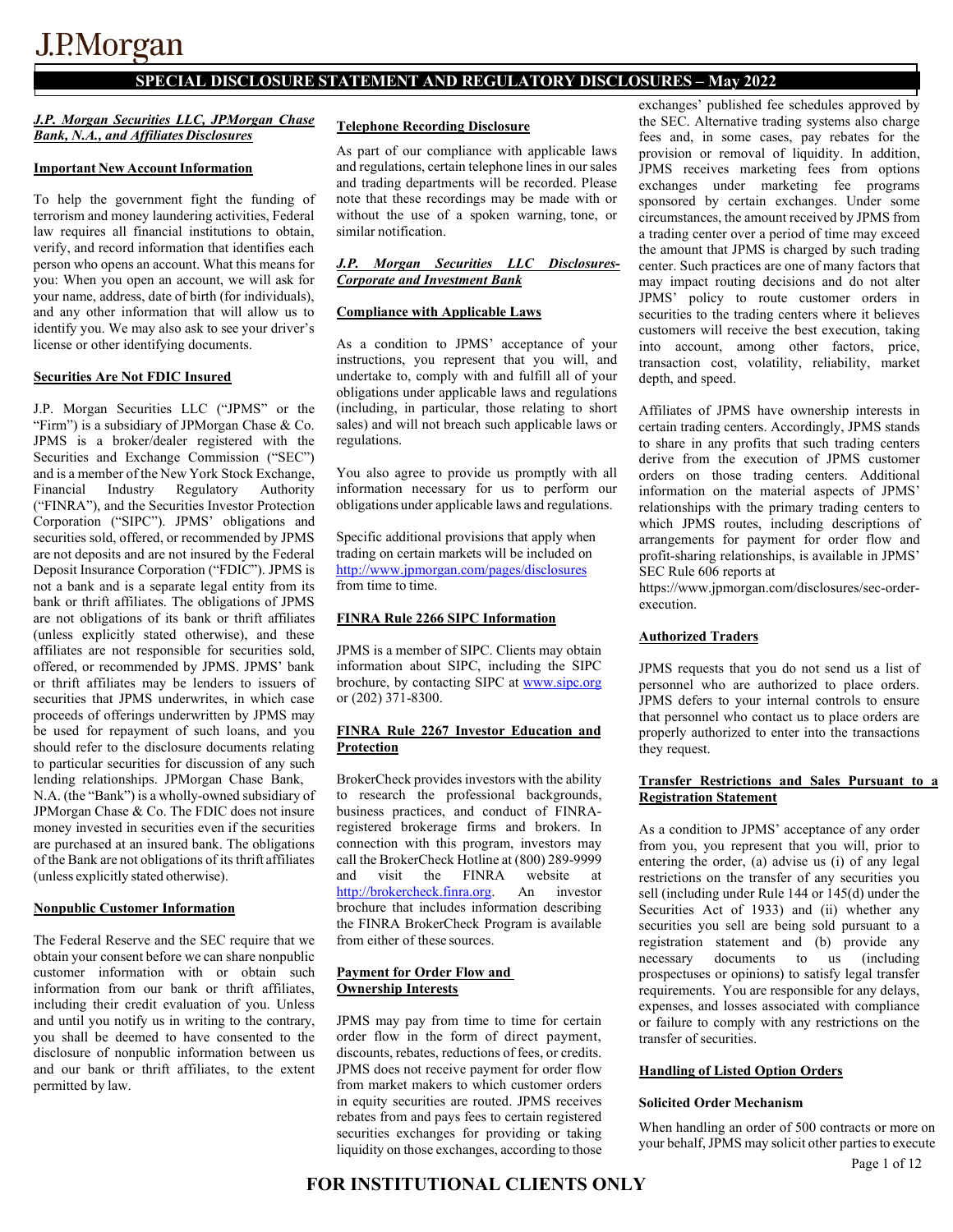## **SPECIAL DISCLOSURE STATEMENT AND REGULATORY DISCLOSURES – May 2022**

against your order and may thereafter execute your order using the International Securities Exchange's ("ISE") Solicited Order Mechanism. This functionality provides a single- price execution only so that your entire order may receive a better price after being exposed to the ISE's participants but will not receive partial price improvement. For further details on the operation of this Mechanism, please refer to NASDAQ ISE<br>Rule 716(d), available at Rule  $716(d)$ , available <http://ise.cchwallstreet.com/tools/PlatformViewer> [.asp?selectednode=chp%5F1%5F1%5F6&manua](http://ise.cchwallstreet.com/tools/PlatformViewer.asp?selectednode=chp%5F1%5F1%5F6&%3Bmanual=%2Fcontents%2Fise%2Fise%2Drules%2F) [l=%2Fcontents%2Fise%2Fise%2Drules%2F.](http://ise.cchwallstreet.com/tools/PlatformViewer.asp?selectednode=chp%5F1%5F1%5F6&%3Bmanual=%2Fcontents%2Fise%2Fise%2Drules%2F)

#### **Tied Hedge Orders**

When handling an option order of 500 contracts or more on your behalf, JPMS may buy or sell a hedging stock, security futures, or futuresposition following receipt of the option order but prior to announcing the option order to the trading crowd. The option order may thereafter be executed using the tied hedge procedures of the exchange on which the order is executed. These procedures permit the option order and hedging position tobe presented for execution as a net-priced package subject to certain requirements. For further details on the operation of the procedures, please refer to the exchange rules for tied hedge orders, including CBOE Rule 6.74.10, available at

[https://markets.cboe.com/us/options/regulation/.](https://markets.cboe.com/us/options/regulation/)

#### **Professional Customer Designation for Option Orders**

In order to properly represent orders entered on exchanges, JPMS is required to indicate whether public customer orders are "Professional Orders." To comply with this requirement, JPMS is required to review its customers' activity on at least a quarterly basis to determine whether orders that are not for the account of a broker or dealer should be represented as Professional Orders. Under circumstances where JPMS identifies a customer who has placed an average of more than 390 orders in listed options per day during any month of a calendar quarter, JPMS will represent that customer's orders as Professional Orders within five (5) days of the next calendar quarter. If, during a quarter, an exchange identifies a customer for which orders are not being represented as Professional Orders but that has averaged more than 390 orders per day during a month, the exchange will notify JPMS, and JPMS will be required to change the manner in which it is representing the customer's orders within five (5) days.

Additionally, broker-dealers that route listed option orders to JPMS have an obligation to review such order flow and appropriately designate customer orders as Professional Orders.

#### **Listed Option Position Limits**

Orders in OCC cleared options must be entered in compliance with Applicable Law, including U.S. position and exercise limits. The OCC's website, [www.theocc.com,](http://www.theocc.com/) contains current position and exercise limit information. Such limits are subject to frequent modification.

#### **Extended Trading Hours**

Under CBOE Rule 6.1A(j), Nasdaq Rule 4631 and FINRA Rule 2265, JPMS may not accept anorder from a customer for execution during extended trading hours (as defined therein) without disclosing the potential risks involved in such extended-hours trading, such as:

1. Risk of Lower Liquidity. Liquidity refers to the ability of market participants to buy and sell securities. Generally, the more orders or quotes that are available in a market, the greater the liquidity. Liquidity is important because with greater liquidity it is easier for investors to buy or sell securities, and as a result, investors are more likely to pay or receive a competitive price for securities purchased or sold. There may be lower liquidity in extended trading hours as compared to regular trading hours, including fewer marketmakers quoting during extended trading hours.As a result, your order may only be partially executed, or not at all.

2. Risk of Higher Volatility. Volatility refers to the changes in price that securities undergo when trading. Generally, the higher the volatility of a security, the greater its price swings. There may be greater volatility in extended trading hours thanin regular trading hours. As a result, your order may only be partially executed, or not at all, or you may receive an inferior price in extended trading hours as compared to regular trading hours.

3. Risk of Changing Prices. The prices of securities traded in extended trading hours may not reflect the prices either at the end of regular trading hours or upon the opening of regular trading hours the next business day. As a result, you may receive an inferior price in extended trading hours as compared to regular trading hours.

4. Risk of News Announcements. Normally, issuers make news announcements that mayaffect the price of their securities after regular trading hours. Similarly, important financial information is frequently announced outside of regular trading hours. These announcements may occur during extended trading hours, and if combined with lower liquidity and higher volatility, may cause an exaggerated and unsustainable effect on the price of a security.

5. Risk of Wider Spreads. The spread refers to the difference between the price for which you can buy a security and the price for which you can sell it. Lower liquidity and higher volatility in extended trading hours may result in wider than

normal spreads for a particular security.

6. Risk of Lack of Calculation or Dissemination of Underlying Index Value or Intraday Indicative Value ("IIV"). Where an updated underlying index or portfolio value, or IIV, is not calculated or publicly disseminated during extended trading hours, an investor who is unable to calculate implied values for certain derivative securities products may be at a disadvantage to market professionals during extended trading hours.

7. Risk of Lack of Regular Trading in Securities Underlying Indexes. Securities underlying the indexes or portfolios will not be regularly trading as they are during regular trading hours, or may not be trading at all. This may cause prices during extended trading hours to not reflect the prices of those securities when they open fortrading.

8. Risk of Unlinked Markets. Depending on the extended hours trading system or the time of day, the prices displayed on a particular extended hours system may not reflect the prices in other concurrently operating extended hours trading systems dealing in the same securities. Accordingly, you may receive an inferior price in one extended hours trading system than you would in another extended hours trading system.

#### **Order Handling During Volatile Market Conditions**

You should keep the following considerations in mind when routing an order in a security to JPMS during periods of high volatility in the security's prices or trading volumes:

1. Delays: High volumes of trading during such periods, whether at market opening or intra-day, may cause delays in execution and executions at prices and sizes significantly away from the market price and size quoted or displayed at the time the order was entered. Quoted or displayed share sizes may also be smaller during such periods, making it harder to execute larger share orders.

2. Market Order Prices and Limit Order Liquidity: While you may receive a prompt execution of a market order during such periods, the execution may be at a price significantly different from the current quoted price for that security. While you receive price protection for a limit order because it is executed only at the specified limit price or better, there is the possibility that the order will not be executed during such periods.

3. Limited Access: You may suffer market losses during such periods if systems problems result in an inability to place buy or sell orders. JPMS will make reasonable efforts to communicate with clients as appropriate in the event of such system problems.

4. Trading Halts: In the event the primary listing exchange for the security or FINRA declares a trading halt in the security or across all NMS stocks, JPMS may be prohibited from trading the security during such periods.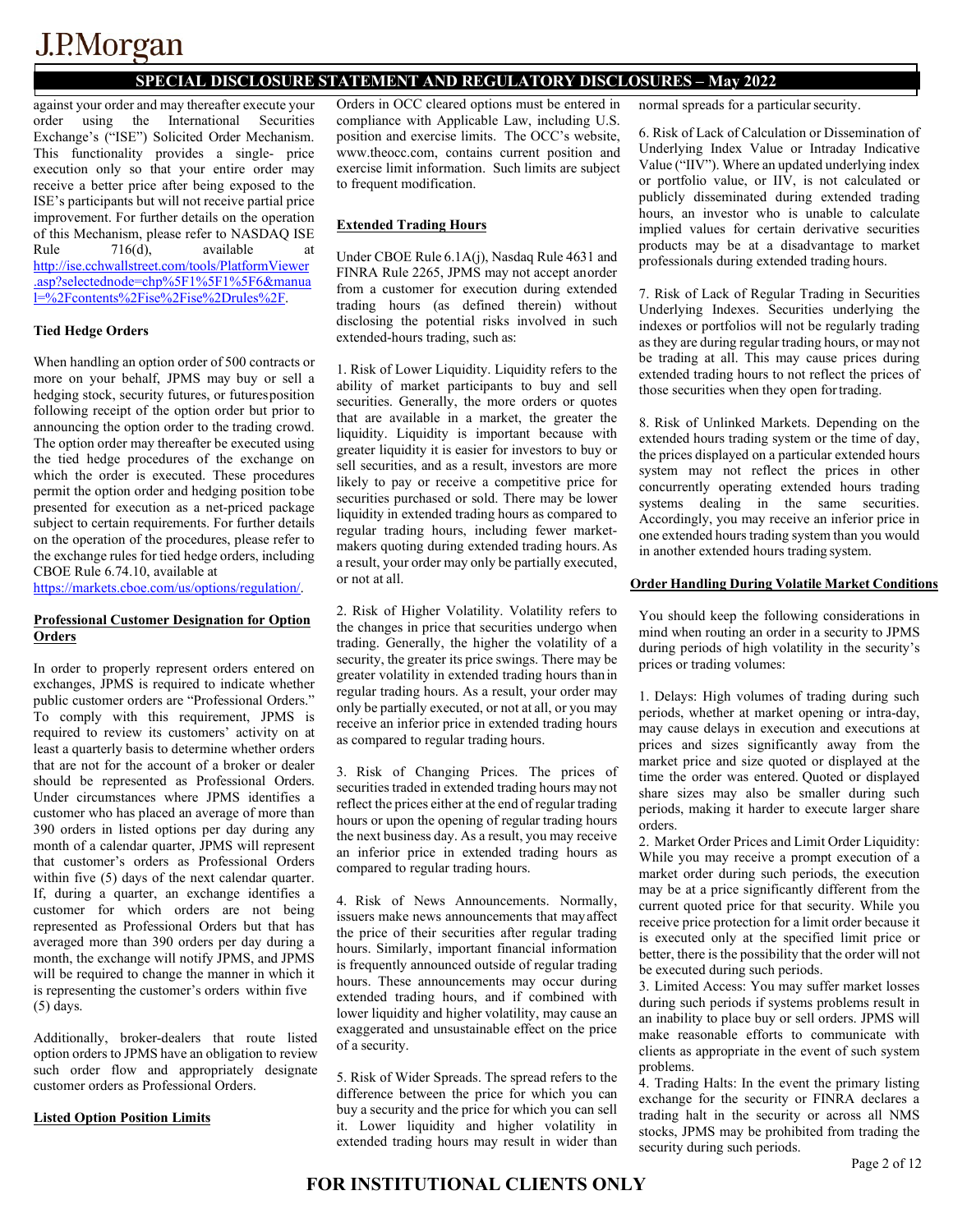## **SPECIAL DISCLOSURE STATEMENT AND REGULATORY DISCLOSURES – May 2022**

5. Limit Up/Limit Down Price Bands: During such periods, JPMS may be prohibited from trading the security at prices below or above the security's Lower or Upper Price Bands, respectively, disseminated pursuant to the Regulation NMS Plan to Address Extraordinary Market Volatility.

### **Electronic Trading**

JPMS offers a variety of electronic order execution services, including algorithmic trading strategies (e.g., volume-weighted average price ("VWAP") trading strategies), smart order routing technology ("SOR" or, collectively with algorithmic trading strategies, "Algorithms/SOR"), and alternative trading systems (JPM-X and JPB-X). One or more of these electronic order execution services may be used in the execution of your order even where you utilize the expertise of a JPMS professional.

In keeping with its regulatory obligations to maintain reasonable risk management controls, JPMS has no obligation to accept, execute, or cancel all or any part of an order that you seek to execute or cancel through JPMS. JPMS, in its discretion, may reject all or any part of an order, whether routed to a trading center for execution via JPMS-provided or sponsored access or routed to a JPMS system, desk, or trader for handling.

Market day orders received by the SOR will first sweep the lit exchanges up to a price level that is the more aggressive of either 1% or 10 cents away from the far touch price and capped within the limit up – limit down bands, and then will post the residual as a limit order to an exchange. The limit price applied will be in accordance with the numerical guidelines for clearly erroneous executions. Market Day orders received in the pre-open will be posted to the primary exchange as market orders in order to participate in the opening auction. Market Day orders designated for trading in the post-close session will be rejected by the SOR. If you have any questions concerning the handling of your market day orders, or to discuss additional scenarios, please contact your JPMS representative. Beginning May 25, 2022, and over a period of several weeks, JPMS will introduce a a SOR in-trade impact control called the Most Aggressive Allowed Price (MAAP). The MAAP control can apply a more restrictive parent order limit price than the limit price that was submitted by the user. If this more restrictive limit price becomes binding, then the order may be cancelled back incomplete. The MAAP control calculates an ultimate limit price for all SOR parent orders (Market or Limit) in Continuous Trading sessions (pre/post market or core sessions). SOR parent orders include child slices of algo

orders and orders from clients (whether or not directed to the SOR), except auction order types (including NYSE D-Orders) or orders seeking to participate in an opening auction or a reopening auction following a regulatory halt, non-price setting order types (i.e., Peg Near and Peg Mid), orders directed to JPM-X and JPB-X, and orders routed via the Splitter SOR Strategy. The MAAP is generally calculated once the continuous trading portion of the order begins. The maximum aggressiveness that will be allowed is defined by the more aggressive of 3% or 3 minimum price variants for the CORE trade session and 10% or 10 minimum price variants for the Pre/Post trading sessions from the Reference Price (thresholds subject to change). The Reference Price is generally taken to be the (round lot) NBBO Far. In the case that the NBBO Far is unavailable, the Last Trade Price or Previous Close (corporate action adjusted) will be used. If both are unavailable, the incoming order will be rejected. The ultimate Effective Limit Price, i.e., the limit price applied to the order, will be the more conservative of the Client Limit (if specified) or this calculated MAAP. For market orders, the MAAP will be applied as the Effective Limit Price. If the MAAP is strictly more conservative than the Client Limit and the SOR exhausted liquidity up to and including the MAAP, the residual will be cancelled back. If you have any questions concerning the handling of your orders, or to discuss additional scenarios, please contact your JPMS representative.

When an algorithmic trading strategy or SOR is used in the handling of your order, the algorithmic trading strategy or SOR, depending on your particular trading execution objective, generally breaks your order into smaller orders over the specified time period and routes these smaller orders to one or more national securities exchange, alternative trading system, single dealer platform, internal engine for matching against principal interest, and/or other venue, according to the strategy's or technology's imbedded routing logic (algorithmic or SORgenerated orders are referred to herein, collectively as "Algorithms/SOR Orders"). With the exception of certain types of order flow and/or order instructions, Algorithms/SOR Orders will be routed to an internal engine for matching against principal interest, JPM-X, and/or JPB-X for matching opportunities before being routed to outside venues for execution. JPMS may use an external broker dealer (which may exercise discretion) or a third-party algorithm or order router (either of which may exercise discretion and/or may be whitelabelled) to access execution venues. JPMSmay route orders in non-Regulation NMS securities (OTC securities) to external broker-dealers (which may exercise discretion) for execution.

JPMS may use its affiliate J.P. Morgan Securities Canada Inc. or another Canadian broker-dealer (either of which may exercise discretion), or use a third-party algorithm or order router (either of which may exercise discretion and/or may be white-labelled), to access execution venues in Canada on behalf of non-Canadian clients trading Canadian securities.

In addition, some users of JPMS' trading services also have the capability to send orders and conditional orders ("Firm/Conditional Orders") directly to JPM-X or JPB-X or to direct the Algorithms/SOR to route conditional orders to JPB-X. Customer orders routed to an internal engine for matching against principal interest, JPM-X, or JPB-X are subject to JPMS' policies and procedures regarding best execution (including the consideration given to price, transaction cost, and other factors associated with execution quality) in the same manner and to the same extent as other orders executed by JPMS on other execution venues.

JPM-X is designed to execute orders at the national best bid or offer or better based on price/tier/time priority. This means that of two equally priced orders, the one that is in the higher priority tier will take priority regardless of the time it was submitted to JPM-X. Firm/Conditional Orders in JPM-X are assigned to order flow types, which are grouped into tiers. You may participate in more than one tier, depending upon the order flow types to which your Firm/ConditionalOrders are assigned by JPMS. The JPM-X order book is tiered based on order flow type in the following priority:

(1) Tier 1 – Institutional investor client flow and JPMS affiliates' flow accessing JPM-X via the Algorithms/SOR (Order Flow Type I-1);

(2) Tier 2 – Institutional investor client flow with direct access to JPM-X (Order Flow TypeI-2);

(3) Tier 3 – U.S.-registered broker-dealer client flow (both agency and principal) accessing JPM- X via the Algorithms/SOR (Order Flow Type I-3);

(4) Tier 4 – Internal (JPMS) principal trading desk flow accessing JPM-X via the Algorithms/SOR (Order Flow Type P-1) and internal (JPMS) electronic liquidity provider flow with direct access to JPM-X (Order Flow Type P-2); and

(5) Tier 5 – Flow of external broker-dealers categorized as electronic liquidity providers with direct access to JPM-X (Order Flow Type I-4 / ELP) and flow of external broker-dealers not categorized as electronic liquidity providers (both agency and principal) with direct access to JPM-X (Order Flow Type  $\overline{I}$ -5).

JPB-X is designed to execute orders at a VWAP (for orders designated as VWAP Price Match orders) or the close price (for orders designated as Close Price Match orders). Firm/Conditional Orders in JPB-X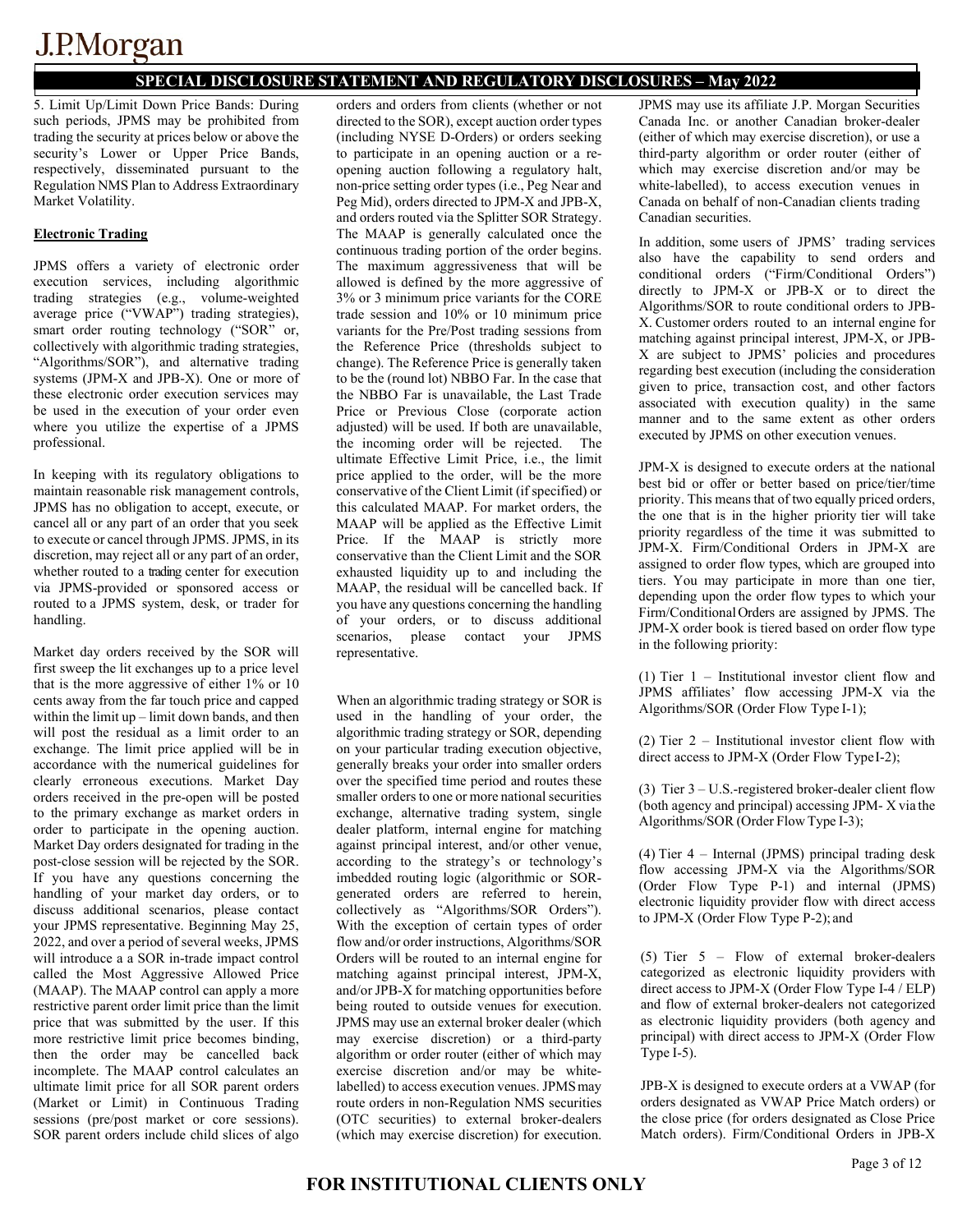### **SPECIAL DISCLOSURE STATEMENT AND REGULATORY DISCLOSURES – May 2022**

are assigned to order flow types, which are grouped into tiers. The JPB-X order book is tiered based on order flow type in the following priority (the tier and order flow designations correspond to the designations used for JPM-X to avoid confusion on the part ofJPMS clients that use both JPM-X and JPB-X):

(1) Tier 1 – Institutional investor client flow and JPMS affiliates' flow accessing JPB-X via the Algorithms/SOR (Order Flow Type I-1);

(2) Tier 2 – Institutional investor client flow with direct access to JPB-X (Order Flow Type I-2);

(3) Tier 3 – U.S.-registered broker-dealer client flow (both agency and principal) accessingJPB-X via the Algorithms/SOR (Order Flow Type I-3);

(4) Tier 4 – Internal (JPMS) principal trading desk flow accessing JPB-X via the Algorithms/SOR (Order Flow Type P-1); and

 $(5)$  Tier  $5 - N/A$  for JPB-X.

There is no Order Flow Type P-2, I-4 / ELP, or I-5 in JPB- X.

JPMS reserves the right to review and add, remove, or revise an order flow type or tier assignment in JPM-X or JPB-X at any time.

You may opt out of executing in JPM-X and/or JPB-X altogether or executing against one or more of the JPM-X or JPB-X order flow types (i.e., subtiers) or tiers to meet your specific trading needs. You can identify order flow type or tier restrictions (i) on an order-by-order basis in the Firm/Conditional Order instructions submitted to JPMS or (ii) by contacting your JPMS representative with respect to a subset of Firm/Conditional Orders or all order flow. In addition, JPMS may further limit the order flow types or tiers with which your Firm/Conditional Orders interact based on your trading objectives, consistent with your order instructions; accordingly, you may be prevented from interacting with an order flow type or tier with which you have not opted-out of interacting.

You may opt out of having your orders routed to any venue whose quotes are not protected under Regulation NMS (which may include, e.g., an alternative trading system (such as JPM-X or JPB-X, as discussed above), an electronic liquidity provider from which JPMS receives indications of interest, or another broker-dealer) by instructing your JPMS representative. You may opt into interacting with an internal engine for matching against principal interest for low touch flow by contacting your JPMS representative and may opt out of interacting with an internal engine for matching against principal interest for high touch flow by contacting your JPMS representative. An instruction to opt out of interacting with one or

more order flow types or tiers in JPM-X or JPB-X will not cause JPMS to restrict the routing of your orders to any venue by SOR. JPMS offers an alert service, Block Watch, that can be used to notify you, your electronic coverage team, and/or your high-touch coverage team when one of your live, electronic low-touch orders matches contraliquidity represented by a "natural" indication of interest (IOI) published by the JPMS high-touch desk. JPMS will designate an IOI as "natural" to represent interest on an agency basis (i.e., customer order in hand) or interest on a principal basis that is being or was established in connection with the facilitation of a customer order (e.g., unwinding or hedging client generated activity or, to the extent permitted and in compliance with any conditions imposed by service providers, building inventory to meet expected customer demand), including the facilitation of clients' listed option orders and certain over-the-counter equity derivatives, or the execution of a client's order on a riskless principal basis.

JPMS is not obligated to act upon alerts triggered by such services. You may opt into Block Watch, configure parameters used to trigger alerts, and identify alert recipients by contacting your JPMS representative.

If you wish to opt out or in, in whole or in part, or have any questions concerning the manner in which your orders are handled by JPMS, please contact your JPMS representative.

#### **Conditional Orders**

The Algorithms/SOR, at its own direction or the direction of JPMS clients, can send messages indicating trading interest ("Algorithms/SOR Conditional Orders") to seek liquidity in more than one destination (including JPM-X and JPB-X) simultaneously, without the risk of overfill. In addition, certain JPMS clients may route conditional orders directly to JPM-X or JPB- X ("Direct Conditional Orders") to find potential trading interest.

When the Algorithms/SOR or a JPMS client ("User 1") submits a conditional order to JPM-X and JPM-X detects a match between the conditional order and contra interest (either a firm order or another conditional order) submitted by the Algorithms/SOR or a JPMS client ("User 2"), JPM-X will send a firm-up invitation to User 1 (and, if the contra interest is another conditional order, User 2). User 1 (and, if the contra interest is another conditional order, User 2) will have two (2) seconds to respond to the firm-up invitation with a firm order. Conditional orders are assigned to the same JPM-X tier as any firm order of the same order flow type, and all crossing preferences determined by a user apply to the user's firm orders and conditional orders. Within the JPM-X book, firm orders have priority over

conditional orders at a given price level, and immediate-or-cancel ("IOC") orders can never be executed against a conditional order, even if an IOC order meets the parameters of a conditional order. JPMS logs details regarding conditional orders (including information regarding firm-up invitations sent, firm orders received, and execution quantities) within JPM-X system files that can be reviewed by JPMS to assess whether clients have engaged in systematic behavior resulting in a materially negative impact to the operation of JPM-X or to other users, as evidenced by, e.g., a low firm-up rate in response to firm-up invitations, and consequently should be permitted to continue to submit conditional orders. By default, (i) the Algorithms/SOR can submit conditional orders to JPM-X and (ii) firm orders resting in the JPM-X book are eligible to be matched with conditional orders. Clients can opt out of (i) the submission of conditional orders on their behalf and/or (ii) having their firm orders resting in the JPM-X book be matched with conditional orders. Clients can opt out in whole or in part (with respect to a subset of Firm/Conditional Orders or all Firm/Conditional Orders) by contacting their JPMS representatives.

Algorithms/SOR Conditional Orders and Direct Conditional Orders can be routed to JPB-X. Algorithms/SOR Orders and firm orders from JPMS clients with direct access to JPB-X can only be routed to JPB-X as the result of a match of conditional orders, as a result of which JPB-X will send a firmup invitation to the Algorithms/SOR or JPMS client with direct access to JPB-X. The Algorithms/SOR or JPMS client with direct access to JPB-X will have two (2) seconds to respond to the firm-up invitation with a firm order for VWAP Price Match and will have one (1) second to respond to the firm-up invitation with a firm order for Close Price Match. JPB-X fills firm orders, including Algorithms/SOR Orders, that are crossed by JPB-X at either a VWAP calculated by JPB-X after a fiveminute match period (for VWAP Price Match orders) or the official closing price as determined by the closing auction at the security's primary exchange (for Close Price Match orders). JPMS reserves the right to limit or prohibit a client's use of conditional orders at JPMS' discretion if JPMS detects systematic behavior resulting in a materially negative impact to the operation of JPB-X or to other users as evidenced by, e.g., a high cancellation rate or, with respect to orders designated for VWAP Price Match, high VWAP slippage of the client's algorithmic orders. By default, Algorithms/SOR can submit conditional orders to JPB-X. Clients can opt out of the submission of conditional orders on their behalf. Clients can opt out in whole or in part (with respect to a subset of conditional orders or all conditional orders) by contacting their JPMS representatives.

Conditional orders and firm-up invitations are handled on an automated basis and are not disseminated to any other users, third-parties, or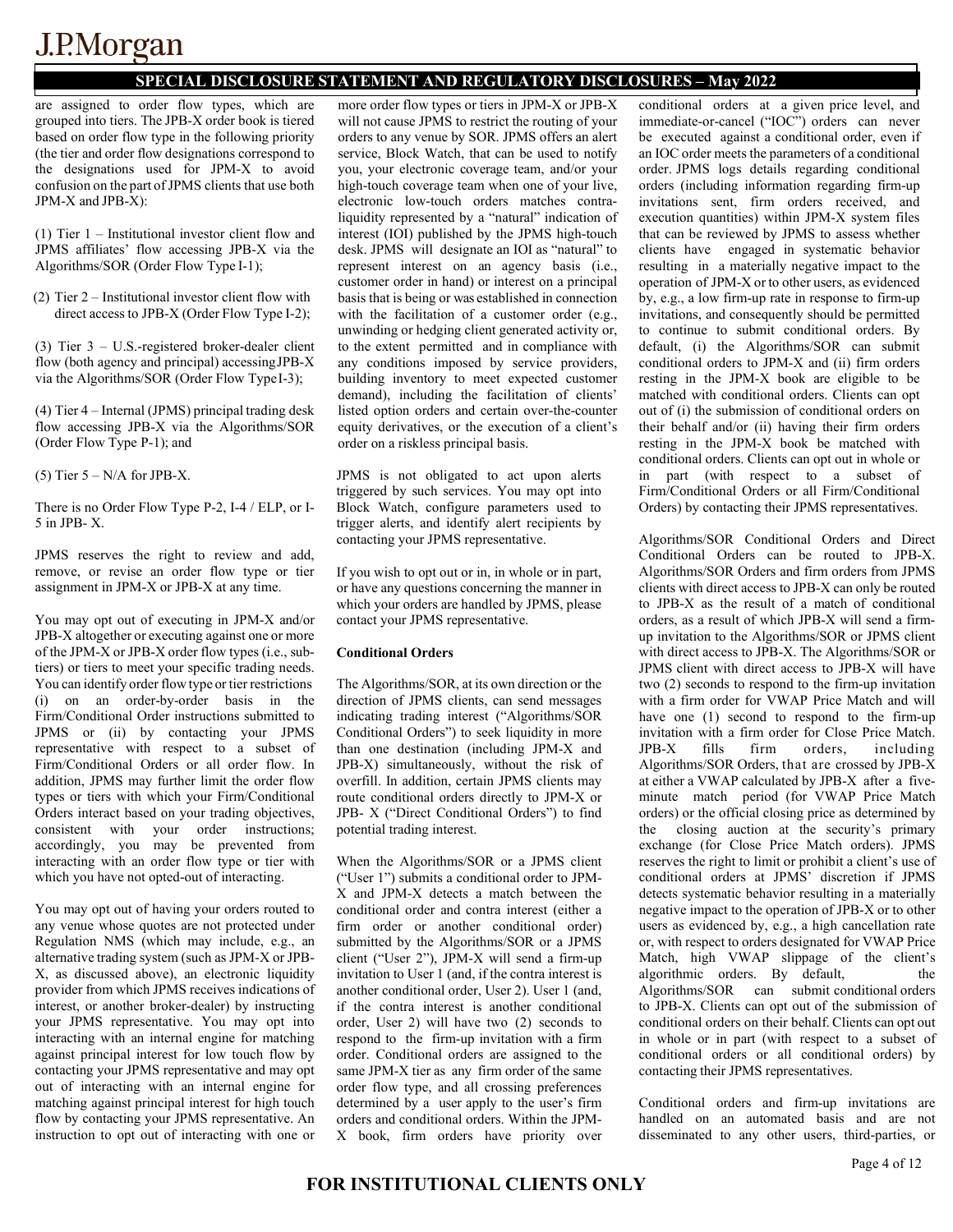### **SPECIAL DISCLOSURE STATEMENT AND REGULATORY DISCLOSURES – May 2022**

personnel outside of Electronic Client Solutions, although compliance, regulatory management, middle office, and technology personnel may access this information for their assigned compliance or operational purposes.

Conditional orders submitted to venues other than JPM-X and JPB-X are executed in accordance with the rules of such venues. If you have any questions concerning conditional orders, please contact your JPMS representative.

For more information regarding JPM-X or JPB- X, please refer to their respective Form ATS-N or FAOs. available [http://www.jpmorgan.com/ecs.](http://www.jpmorgan.com/ecs)

#### **Guaranteed Price Orders**

JPMS is dedicated to seeking best execution of your orders and providing transparency when working your orders or hedging against market risk from facilitating them. We may receive orders from you for single stocks or a basket of securities whereby we agree that JPMS will execute in a principal capacity all or a portion of the order at a guaranteed price. That price may be based on an independent benchmark such as VWAP or the official closing price for the security/ies comprising the basket. In addition, from time to time you may ask JPMS to bid on a program order with the understanding that if our bid is accepted, we will execute the program as principal on the agreed-upon terms.

Prior to the execution of a guaranteed price order or in contemplation of winning a bid, JPMS may establish a hedge through single or multiple trades that serve to offset our market risk associated with facilitating these transactions. This hedge will usually involve principal trades (possibly throughout the day) in the same security or in a related derivative instrument on the same side of the market as your order.

JPMS makes every reasonable effort to minimize the market impact of its hedging. Nevertheless, such activity may ultimately affect the agreed guaranteed benchmark price. Similarly, where JPMS does not win a bid, but engages in principal hedging activity before the bid is awarded, such activity could affect the execution price of your order with the broker-dealer that is awarded the bid. Please contact your JPMS representative if you would like to discuss JPMS' hedging strategies.

JPMS makes every reasonable effort to facilitate your guaranteed price orders but may not execute such orders fully or at all under certain circumstances (*e.g.*, a primary exchange's failure to publish a close price, the inclusion of a security on JPMS' restricted list, a trading or regulatory halt, or another regulatory restriction such as a price test under SEC Rule 201). In addition,

orders directed to the Guaranteed Market-on-Close Facility may be routed by JPMS on an agency basis to an external venue, which may not execute the order fully or at all. Please contact your JPMS representative if you would like to discuss JPMS' handling of guaranteed price orders.

#### **15c3-5 MarketAccess**

SEC Rule 15c3-5 requires broker-dealers that access or provide access to exchanges or alternative trading systems to establish, document, and maintain a system of risk management controls that are reasonably designed to manage the financial, regulatory, and other risks in connection with market access. JPMS has developed controls that may pause or reject select orders that exceed certain pre-determined risk parameters. For certain paused orders, JPMS will determine if it is appropriate to send the orders to the market based upon a variety of factors, including, but not limited to, order size, price, and volume considerations.

#### **FINRA Rule 5270**

In the normal course, JPMS accepts and facilitates customer block orders, including block orders in single stocks, baskets of securities, and derivatives. JPMS may trade principally at prices that would satisfy a customer block order where such transactions are unrelated (*e.g.*, as a result of information barriers) to the customer block order. Under certain circumstances, JPMS may also engage in bona fide hedging or positioning activity to reduce the market risk associated with the facilitation of a customer block order. Such trading activity may impact the execution price of the customer block order. JPMS, however, will use reasonable efforts to avoid or minimize any such impact and to obtain the best possible execution for the customer block order.

If you have any questions about this matter, or wish to discuss it further, please contact your JPMS representative.

#### **"Not Held" Institutional Orders**

If a client designates an order for an institutional account (an "institutional order") as "not held" or does not designate the order as "held" or "not held," JPMS will handle the order on a "not held" basis. If a client designates an institutional order as "held," JPMS may reject the order. If the Wealth Management line of business designates an order as "held" and routes to the Splitter SOR Strategy, the order will be accepted and subject to other risk checks.

We believe that handling an institutional order

on a "not held" basis allows us to "work" clients' orders using our judgment and discretion as to the price at which, the time when, or the manner in which such orders will be represented on, exposed to, or executed by a venue to achieve a high quality execution. For "not-held" IOC orders, the SOR may use price and/or time discretion when routing the order. For "held" IOC orders in a security routed by the SOR, the SOR will route to the primary market for that security for immediate execution.

We appreciate the ongoing dialogue with our clients concerning the handling of their orders. If you have any questions, or do not wish for your orders to be handled in the above-referenced fashion, please contact your JPMS representative.

#### **SEC Rule 605 and 606 Reporting**

For purposes of JPMS' reporting under SEC Rule 605, "not held"-designated IOC orders may be deemed to be covered orders. For purposes of JPMS' reporting under amended SEC Rule 606, effective January 18, 2019, "not held"-designated IOC orders would be reflected in JPMS' reports for "not held" orders under Rule 606(b)(3) rather than its reports for "held" orders under Rule 606(a).

Any customer of JPMS may request, free of charge, information on any of the customer's orders routed for execution by JPMS in the six months prior to the request. Specifically, any customer may request the identity of the venue to which any of the customer's orders was routed for execution, whether the order was a directed or non-directed order, and the time of any resulting transaction. In addition, hard copies of JPMS' quarterly order routing reports prepared pursuant to SEC Rule 606 are available free of charge upon request.

#### **Net Trades**

JPMS' policy on net trades defines a "net trade" as a principal transaction in which JPMS, as a market maker or block positioner, after having received an order from a customer to buy (sell) an equity security, purchases (sells) the equity security at one price from (to) another broker-dealer or another customer and then sells to (buys from) the original customer at a different price. On occasion, JPMS, as a registered market maker or block positioner, may execute your orders as principal on a net basis, as described above. In such cases, the trade price reflected on the confirmation will be the net price of thetrade.

In addition, JPMS may route your orders as agent to another broker-dealer that may execute your orders as principal on a net basis, as described above. In such cases, the trade price reflected on JPMS' confirmation to you will be the gross price of the trade (exclusive of any JPMS commissions, markups, and mark-downs).

If you have no objection to JPMS executing orders on a net basis, as described above, you need not respond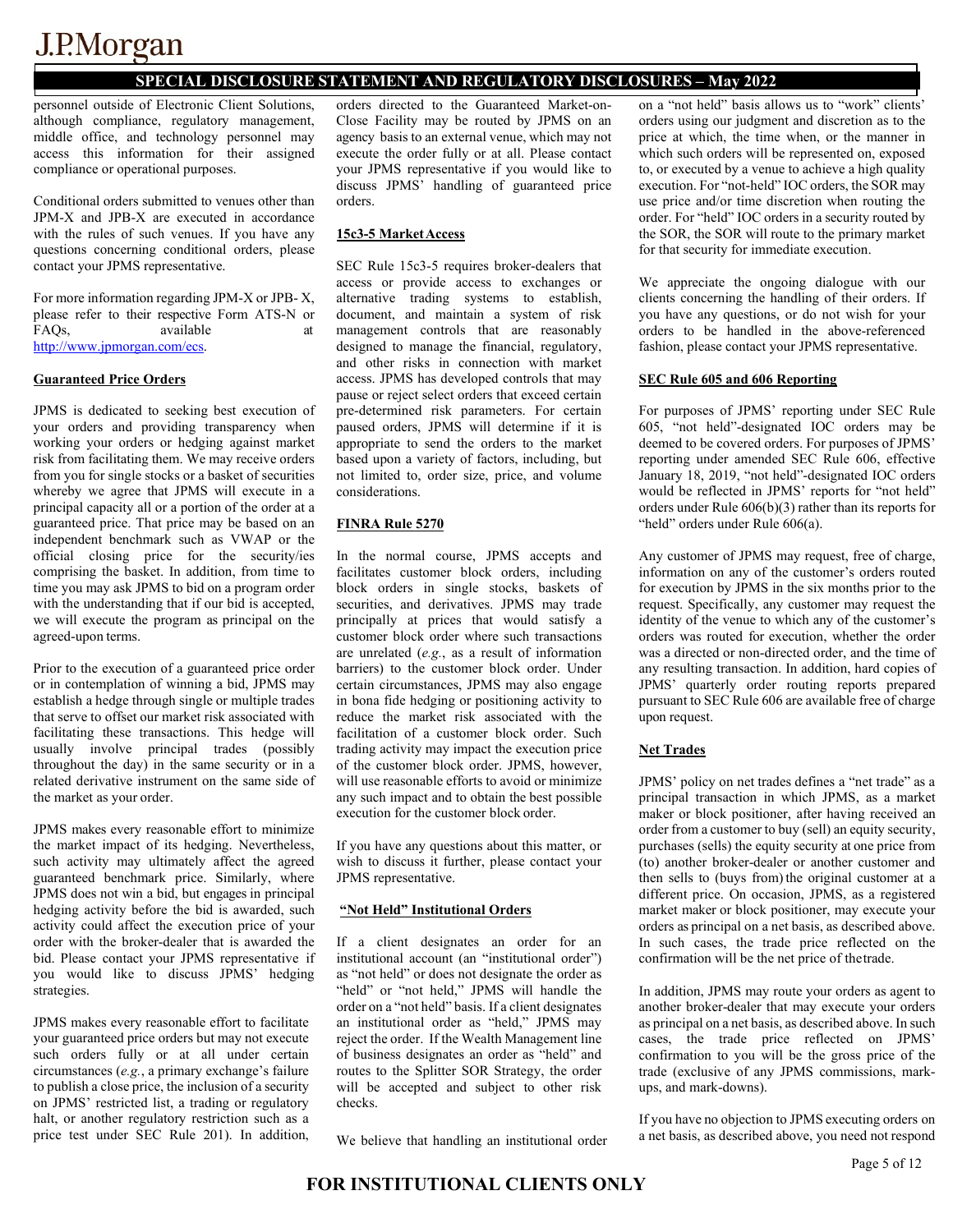### **SPECIAL DISCLOSURE STATEMENT AND REGULATORY DISCLOSURES – May 2022**

to this disclosure. If you prefer that JPMS not execute your orders on a net basis, please contact your JPMS representative.

#### **Indications of Interest and Advertising**

JPMS uses certain service providers to advertise executions and indications of interest ("IOIs"). Indications of interest are expressions of trading interest that contain one or more of the following elements: security name, side of the market, size, and/or price. When publishing IOIs, JPMS will adhere to the guidance issued by regulators and service providers, including the manner in which JPMS will designate an IOI as a "natural" IOI. JPMS will designate an IOI as "natural" to represent interest on an agency basis (*i.e.*, customer order in hand) or interest on a principal basis that is being or was established in connection with the facilitation of a customer order (*e.g.*, unwinding or hedging client generated activity or, to the extent permitted and in compliance with any conditions imposed by service providers, building inventory to meet expected customer demand), including the facilitation of clients' listed option orders and certain over-the-counter equity derivatives, or the execution of a client's order on a riskless principal basis. You may opt out of JPMS advertising your executions and/or publishing IOIs based on your trading interest, to the extent it is represented by JPMS on an agency basis, by contacting your JPMS representative.

#### **Regulation NMS Order Protection Rule**

Rule 611 of Regulation NMS ("Reg NMS") (commonly known as the Order Protection Rule) establishes intermarket price protection against trade-throughs for all NMS stocks, as defined by Reg NMS, by requiring broker-dealers to attempt to access any better priced protected quotes on automated trading centers when executing at prices that would trade through those protected quotes. (An automated trading center is one that can, among other things, immediately and automatically respond to an immediate-or-cancel order and update its quotes. A protected quote is one that is displayed by an automated trading center, is disseminated pursuant to an effective national market system plan, and is the best bid or best offer on that automated trading center.)

Rule 611 contains a number of exceptions, which are designed to make the rule's intermarket price protection as efficient as possible. One of those exceptions is referred to as the Intermarket Sweep Order ("ISO") exception. An ISO is a limit order for an NMS stock that is identified with an ISO designation when routed to an automated trading center and, simultaneously with the routing of that limit order, is accompanied by one or more additional limit orders (also marked as ISOs) that will execute against the protected quotations on those automated trading centers. The ISO designation alerts the receiving automated trading

center that the order sender itself is executing against any better priced protected quotations at other automated trading centers.

A broker-dealer is obligated to send ISOs when the price of a transaction between the brokerdealer and a customer, or a transaction between two or more customers, is outside of the current national best bid and offer ("NBBO") for the NMS stock. If, after sending ISOs to other automated trading centers and receiving fills / partial fills back (or receiving no response after a reasonable period of time), there are still shares of the order left to be executed, the broker-dealer can then execute the remainder at the original order price.

A trade for which the ISO exception is being used can be executed in two different ways:

(i) at the same time ISOs are routed (the "printand-sweep" approach); or

(ii) After ISOs are routed, responses are received, and the original size of the order is reduced to reflect any fills that result from the ISO routes (the "sweep-and-print" approach).

Under the print-and-sweep approach, the broker- dealer would complete the customer's order at the time the ISOs are routed and would take any subsequent ISO fills into its inventory. Under the sweep-and-print approach, the customer would receive the benefit of any better prices obtained by the ISOs.

In general, JPMS will adopt a sweep-and-print approach (as described above) when executing your orders, which means that any better-priced fills will be allocated to your order. JPMS' equities trading desks, however, may use a print-and- sweep approach for its order flow. If you have no objection to JPMS' decision to use a print-and- sweep approach for ISOs handled by JPMS' equities trading desks, you need not respond to this disclosure. If you have any questions regarding this approach, please contact your JPMS representative.

In the event that JPMS does not receive a response to an ISO within a reasonable period of time, JPMS can consider the ISO to be lost, and any subsequent fills resulting from such lost ISOs will generally be allocated to JPMS' account and taken into inventory.

#### **FINRA Rule 5320 and Principal Trading**

Rule 5320 generally prohibits a member firm that accepts and holds a customer order from trading for its own account at terms that would satisfy the customer order, unless the member immediately thereafter executes the customer order at the same or better price than it traded for its own account. Described below are

certain exceptions to this rule and an explanation of how JPMS will handle those exceptions. Please note that consistent with existing regulatory guidance, "not held" orders are outside the scope of the rule.

#### **Large Orders and Institutional Account Exceptions**

Large orders (orders of 10,000 or more shares with a total value of \$100,000 or more), and/or orders from institutional accounts (including, accounts with total assets of at least \$50 million) are exempted from the requirements of Rule 5320. JPMS will generally work such orders in accordance with customer instructions. While working such orders, JPMS may trade for its own account at prices that would satisfy the customer order.

#### **"No-Knowledge" Exception**

JPMS maintains Rule 5320 internal controls known as information barriers between its trading units. The information barriers are designed to prevent one trading unit from having knowledge of customer orders held by a different trading unit. With these barriers in place, one trading unit may hold a customer order while another trading unit, including the market making trading unit, executes an order for a JPMS account that would satisfy the customer order.

If you object to the manner in which we are handling your orders, as described above, please contact your JPMS representative.

#### **Principal Trading**

JPMS may execute certain of your orders on a principal basis unless you opt out of JPMS doing so. When deciding whether to facilitate your order (partially or fully) on a principal basis, the price at which to do so, and how and when to hedge or liquidate the resulting facilitation position, JPMS may consider, among other factors, the percentage of your order that already has been executed and JPMS' related historical performance when hedging or liquidating facilitation positions associated with your transactions. If JPMS routes your order away and then executes the last portion of it on a principal basis, JPMS may benefit from any resulting market impactand subsequent price reversion.

JPMS also may handle certain of your orders on a riskless principal basis. Restrictions or preferences you may have requested with respect to agency conditional orders or orders may not necessarily apply to conditional orders or orders handled by JPMS on a riskless principal basis. Such conditional orders or orders may be assigned to an order flow type for internal (JPMS) flow rather than client flow in JPM-X and/or JPB-X. Orders sent to the "Direct to CRB" service will be considered immediate or cancel orders and may be executed fully or partially or may not be executed at all, with any unexecuted orders or portions of orders cancelled back to you. If you have any questions about the manner in which your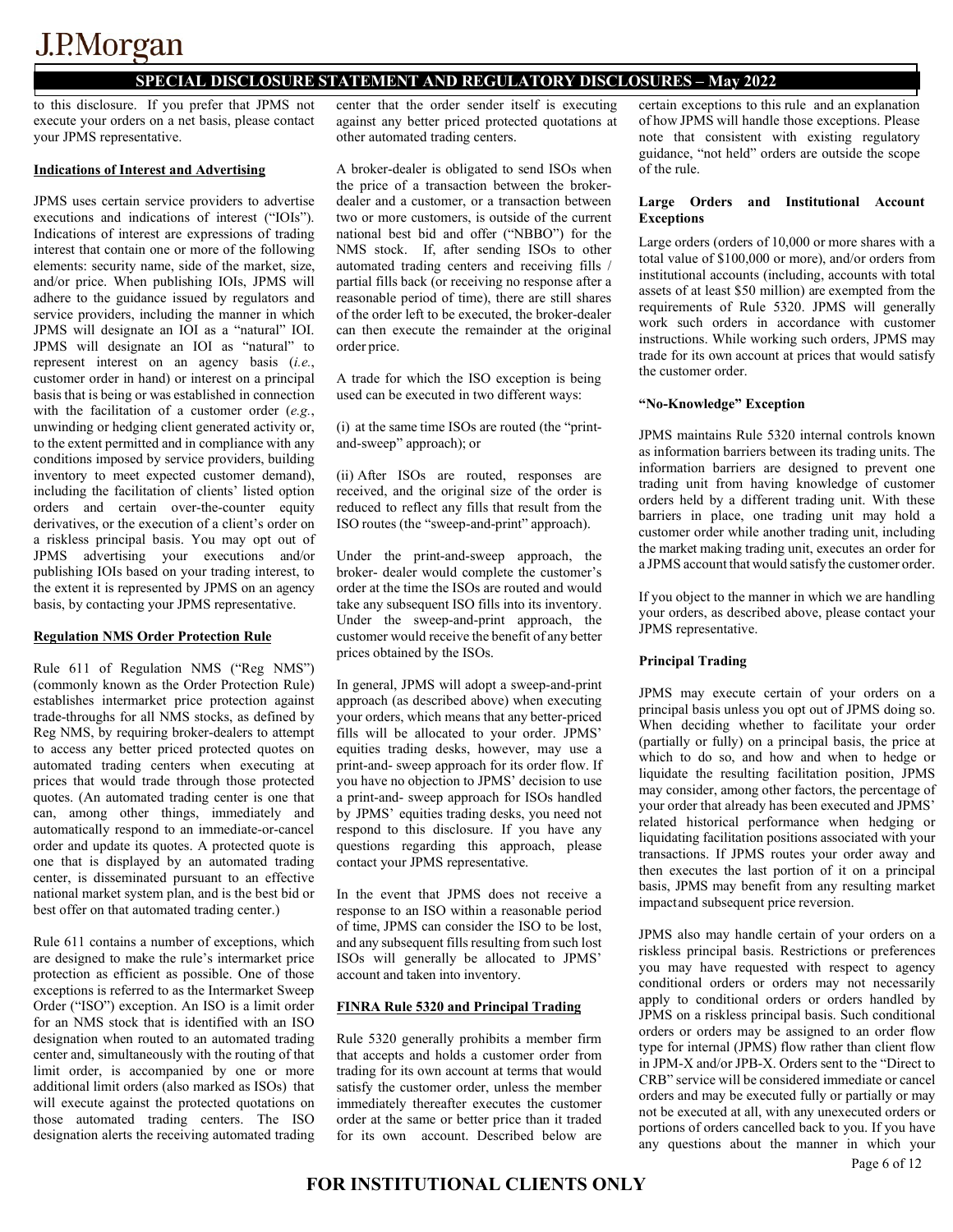### **SPECIAL DISCLOSURE STATEMENT AND REGULATORY DISCLOSURES – May 2022**

conditional orders or orders are handled by JPMS, please contact your JPMS representative.

#### **Conflicts of Interest Disclosure for ETF Transactions**

JPMS and its affiliates (collectively, "J.P. Morgan") comprise a full-service securities firm and a commercial bank engaged in securities trading and brokerage activities, as well as providing investment banking, assetmanagement, financing, financial advisory services, and other commercial and investment banking products and services to a wide range of corporations, institutions, funds, and individuals. J.P. Morgan acts as an investment banker, research provider, investment manager, financier, advisor, market maker, trader, prime broker, transfer agent, lender, custodian, agent, and principal and has direct or indirect interests in the global debt, equity, currency, commodity, and other markets.

As a result, J.P. Morgan may have potential conflicts of interest relating to the exchangetraded fund ("ETF") that you may purchase from or sell to us. In particular, J.P. Morgan may:

• Act as an authorized participant in the purchase or sale of shares from an ETF. J.P. Morgan may, from time to time, receive a fee in connection with its role as an authorized participant. J.P. Morgan will have information about pending creations or redemptions of large blocks of ETF shares. J.P. Morgan has the right to terminate its authorized participant status and/or cease creating or redeeming ETF shares without notice.

• Act as a market maker or block positioner in the ETF shares. In this regard, J.P. Morgan will often buy or sell ETF shares for other customers or for its own account while you are selling or buying ETF shares. J.P. Morgan will receive customary brokerage commissions, mark-ups/mark-downs, or other charges and fees from these transactions and, when acting as principal, may also benefit from the dealer's spread.

• Act as a market maker or block positioner in securities or other instruments that are held by the ETF and/or are part of the index whose performance the ETF seeks to track. In this regard, J.P. Morgan will often buy or sell securities, derivatives, or other instruments for other customers or for its own account without regard to whether the ETF is buying, selling, or holding those securities, derivatives, or instruments.

• Act as principal for its own account or as agent by buying or selling securities and other instruments to or from the ETF. J.P. Morgan will often act as counterparty to the ETF in connection with securities and derivatives transactions (including, but not limited to, swaps, forwards, and options of all types). J.P. Morgan will receive customary brokerage commissions, mark-ups/mark-downs, or other

charges and fees from these transactions and, when acting as principal, may also benefit from the dealer's spread.

• Have a significant ownership interest in the ETF shares or related derivatives (including long and short positions) and effect transactions in derivatives related to the ETF, including taking large short and other positions to hedge positions in the ETF shares.

• Be a lender of ETF shares to third parties for a lending fee. In this regard, if you have a margin account, you should note that J.P. Morgan may lend your ETF shares to others pursuant to your margin account agreement.

• Contribute capital towards the formation of an ETF (seeding) and obtain a significant ownership interest in the ETF before the ETF shares are offered to other investors.

• Have multiple advisory, transactional, financial, and other interests in the companies whose securities or other instruments may be purchased or sold by the ETF. J.P. Morgan will, from time to time, engage in business with these companies, including extending loans to, making equity investments in, or providing advisory services to the companies, including merger and acquisition advisory services. In the course of those activities, certain J.P. Morgan personnel will acquire nonpublic information about the companies. Such information could affect the prices at which the ETF shares trade. J.P. Morgan will maintain the confidentiality of such information and not disclose it to the ETF, ETF shareholders, or other unauthorized personnel.

• Publish research reports or otherwise express long- term or short-term views about the ETF, the index whose performance the ETF seeks to track, and/or the securities and other instruments that comprise the index.

J.P. Morgan's activities described herein could negatively affect the performance of the underlying index and/or the price at which you will be able to transact in your ETF shares in the secondary market.

J.P. Morgan's trading activities will, at times, be contrary to the trading activity of the ETF and/or ETF shareholders. J.P. Morgan's economic interests (such as long or short positions in the ETF) will, at times, be inconsistent with those of the ETF and/or ETF shareholders. It is also possible that J.P. Morgan activities could result in substantial returns for J.P. Morgan while the value of the ETF shares declines.

#### **Cryptoassset Disclosure**

Cryptosset related disclosures are available at the following link [https://www.jpmorgan.com/disclosures/crypto](https://www.jpmorgan.com/disclosures/cryptoasset-disclosure) [asset-disclosure.](https://www.jpmorgan.com/disclosures/cryptoasset-disclosure) If you have any questions, please contact your JPMS representative.

#### **Information and Privacy Related to Access to Research through JPMS and Third Parties**

Electronic access to JPMS research through J.P. Morgan Markets or other JPMS distribution outlets is subject to the information and privacy terms of the agreements governing these applications, and by accessing JPMS research through third parties such as Bloomberg, FactSet, Thomson Reuters, S&P Capital IQ, etc., you consent to the communication and disclosure on a delayed basis to JPMS (and any of its officers, agents, or employees) of all information and data in respect of your use of JPMS research on these services.

#### **Alpha Capture Platforms**

JPMS representatives communicate trade ideas to inhouse and third-party alpha capture platforms ("ACPs").

Under certain circumstances, JPMS representatives might deem it appropriate to share trade ideas, in whole or in part, with you and other users on one or more ACPs. As a result, trade ideas provided to you through those platforms may also be shared with other customers that participate in those platforms. In addition, as a registered broker-dealer, JPMS reserves the right to review any trade idea submission and reject, close, or modify any such submission.

J.P. Morgan may today, or in the future, do business or enter into transactions on a principal basis for any issuer(s) or financial instrument(s) to which such trade idea(s) directly or indirectly relate, including in response to the trade idea(s).

J.P. Morgan employees or agents may personally hold investments or enter transactions for any issuer(s) or financial instrument(s) to which such trade idea(s) directly or indirectly relate, including in response to the trade idea(s). The trade idea(s) are prepared in accordance with J.P. Morgan's policy for managing conflicts of interest which is available at the following link https:[//www.jpmorganchase.com/corporate/Abou](http://www.jpmorganchase.com/corporate/Abou) t-JPMC/document/jpmc-coi-policy.pdf.

If you have any questions, or to the extent that you object to the manner in which JPMS is handling the use of trade ideas that are submitted to ACPs, please contact your JPMS representative.

#### **Trading Data**

JPMS may utilize certain order and trade information to provide market color or trend analyses, both externally and to internal principal or agency trading desks, or to advertise, report on, or enhance the quality of its execution or other services offered to clients. JPMS also may share aggregated information with third parties that provide JPMS with analytics regarding, *e.g.*, its market share and other performance metrics on a client-by-client basis.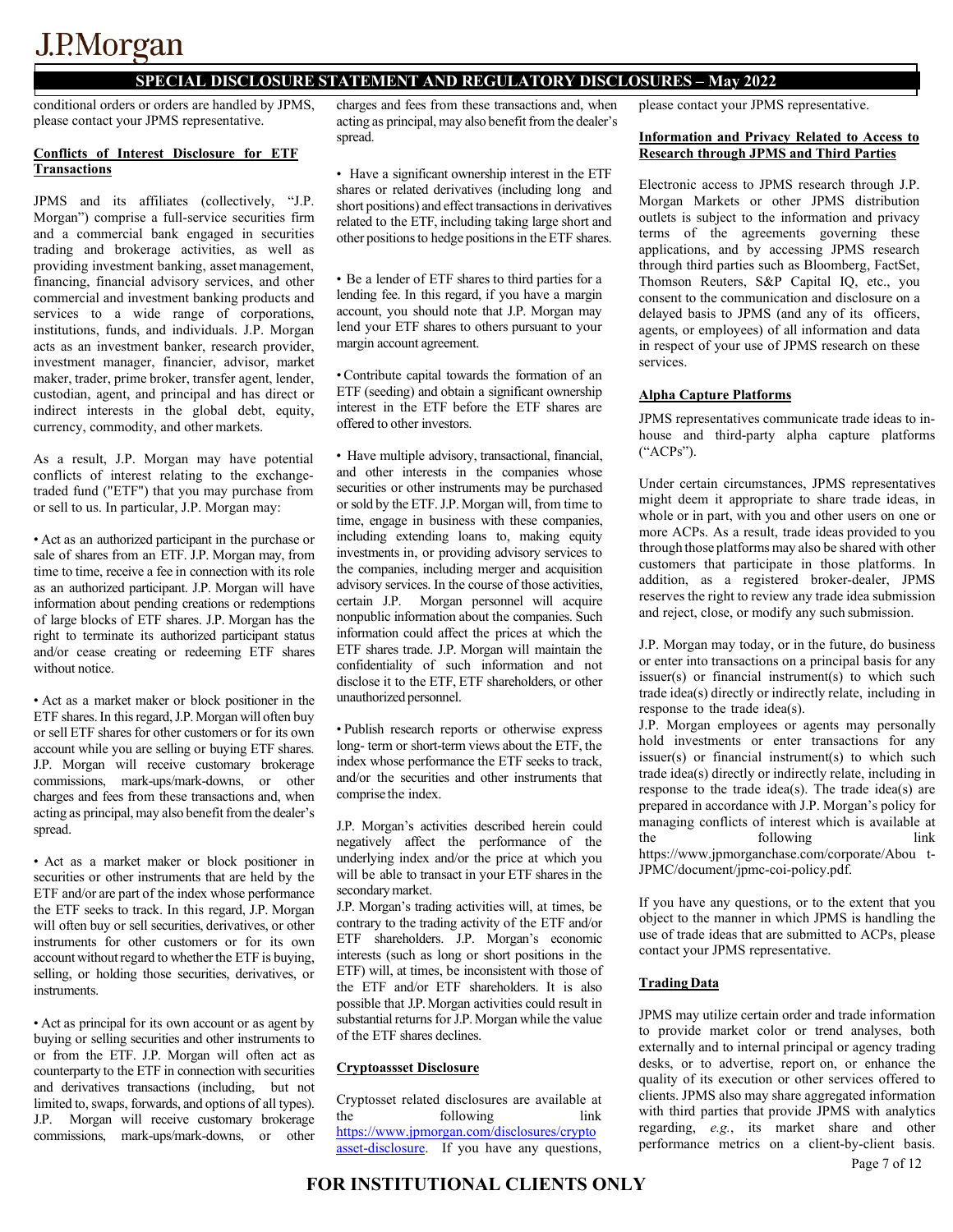### **SPECIAL DISCLOSURE STATEMENT AND REGULATORY DISCLOSURES – May 2022**

JPMS believes the above uses of order and trade information are sufficiently anonymized and/or aggregated to protect client strategies. If you have any questions about these practices, please contact your JPMS representative.

When choosing destinations for an order, JPMS' Algorithms/SOR may rely on historical or realtime execution data resulting from other orders routed by the Algorithms/SOR in the same security. A client may opt out of the inclusion of its real-time execution data in the real-time execution data relied upon to route other clients' orders, in which case real-time execution data resulting from other clients' orders would not be relied upon to route the client's orders. JPMS' Algorithms/SOR may always rely on real-time execution data resulting from a client's order when choosing destinations for that particular order.

The SOR decides whether to route firm orders to JPM-X in part based on an anonymized feed of the aggregated quantities of resting buy firm orders and resting sell firm orders, per symbol, available in each tier of the JPM-X order book at (i) the National Best Bid, (ii) National Best Offer, or (iii) NBBO midpoint (with non-peg limit orders that could be executed at more than one of the above prices aggregated with orders at the most aggressive of those prices). The SOR does not share information from the feed with any other trading system or desk. A client may opt out of the inclusion of its orders in the feed, in which case the SOR would not rely upon the feed when routing the client's orders.

#### **FINRA Rule 4370 Business Continuity Plan**

JPMS has corporate policies and procedures in place that strive to provide assurance and confidence that business continuity and contingency plans are adequate to support an unexpected disruption of our information systems and office facilities. The following business continuity control practices are in place:

- 1. Recovery plans are designed to restore the JPMS environment, which include alternative work spaces and back-up computer systems.
- 2. The recovery plans are subject to annual testing.
- 3. The recovery tests utilize off-site copies of data, applications, and system software.
- 4. Materials identified as necessary to resume operations are stored at off-site locations with security and environmental controls.
- 5. Long-range plans have been developed which relate to strategic business plans.
- 6. A regular review of capacity and resource needs is performed to update processing and storage requirements.

Our control policies, procedures, and practices have been reviewed, examined, and/or tested by internal and independent auditors.

JPMS has business continuity plans, which have been tested. These plans include off-site facilities for trading, critical investment systems, and operating areas. In addition, call forwarding and other telecommunication services are in place to provide continued communication between JPMS and its clients. The specific details of these plans are confidential for obvious security reasons.

We also have extensive back-up policies, procedures, and processes in place designed to handle recovery activities with minimal interruption in service if a critical system failure should occur. Precautionary measures include the back-up and storage of critical data files on a regular basis on two independent media: disc and tape. Critical back-up tapes are then removed from the primary production site and stored at an offsite facility daily.

The recovery plans, policies, procedures, and practices address events ranging from small events to regional crises. Such events would include damage to or loss of single floors within our facilities, individual computer systems, entire facilities or data centers, and wide scale disruptions which affect both our staff and facilities/systems. JPMS will endeavor to continue business on behalf of its clients on that same business day during any and all events, recognizing that service may be impacted for longer periods depending upon the seriousness of the event.

In the event of a disaster or business disruption, if you are unable to contact your JPMS account representative, please contact the firm on (800) 392-3936 or through any JPMorgan Chase office. The recovery and business continuity plans of JPMS are subject to modification without notice. Updates will be posted to JPMS websites, and customers may request this information by contacting the number above.

JPMS does not guarantee that for every event or business disruption: (i) such plans will be successfully implemented; or (ii) such plans, if implemented, will be sufficient and appropriate to avoid, deter, or mitigate the event or business disruption. In addition, insofar as JPMS is dependent upon various infrastructures (*e.g.*, transportation, telecommunications, exchanges, industry utilities, etc.), JPMS' ability to implement its plans may be impacted by issues with these infrastructures.

#### **Transactions Effected by Non-U.S. Affiliates**

JPMS intermediates securities transactions effected by its non-U.S. affiliates for or with its U.S. clients when appropriate and in accordance with Rule 15a- 6 under the Securities Exchange Act of 1934.

#### **Notice to Canadian Customers**

Canadian securities orders from Canadian clients must be placed directly with J.P. Morgan Securities Canada Inc. ("JPMSCI"). JPMSCI is the IIROC Dealer Member affiliate of JPMS.

#### **Confidential Information**

Client and JPMSCI acknowledge and agree that information relating to Account Transactions of the client is confidential ("Confidential Information"). JPMSCI shall hold such information in strict confidence. Client consents to JPMSCI disclosing Confidential Information:

(i) to the extent required by Applicable Law; and (ii) to its affiliates, service providers, and their respective employees, agents, or representatives who require such information.

#### **Privacy**

Client hereby consents to the collection, use, and disclosure of any personal information (within the meaning of applicable provincial/territorial or federal legislation) by or on behalf of JPMSCI, its agents, and employees, and any party by whom services are performed on behalf of the foregoing from time to time. A copy of the J.P. Morgan – Canada Wholesale Policy is available upon request.

#### **National Instrument 31-103 (Registration Requirements and Exemptions)**

In accordance with the above regulation, JPMS makes the following representations:

• If JPMS is trading with you in reliance upon the international dealer exemption from the dealer registration requirement under NI 31- 103, JPMS is not registered in Canada and is subject to trading restrictions, including, among other things, that JPMS is only permitted to trade "foreign securities" with "permitted clients" resident in Canada. A foreign security is a security issued by an issuer incorporated, formed, or created under the laws of a foreign (i.e., non-Canadian) jurisdiction or a security issued by a government of a foreign jurisdiction. This serves to put you on notice that you should only place orders with JPMS for foreign securities in accordance with NI 31- 103.

• JPMS' main office is located in New York, NY.

• There may be difficulty enforcing legal rights against JPMS because it resides outside of Canada and all of its assets are situated outside of Canada.

• The below list contains JPMS' agent for service of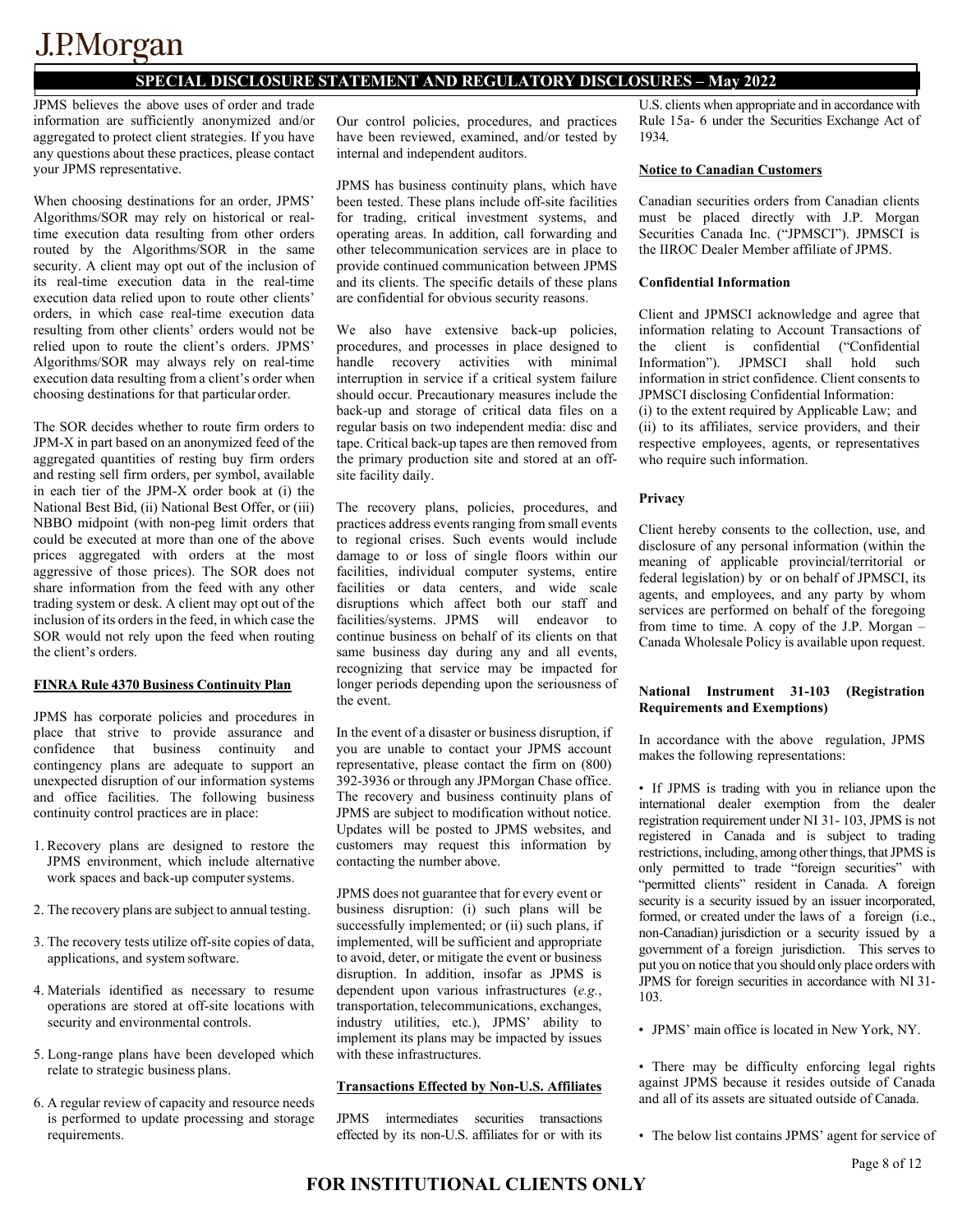### **SPECIAL DISCLOSURE STATEMENT AND REGULATORY DISCLOSURES – May 2022**

process for each province in Canada.

Alberta 152928 Canada Inc. c/o Stikeman Elliott LLP 4300 Bankers Hall 888 3rd Street S.W. Calgary, Alberta T2P 5C5 Attention: President T:(403) 266-9000 F:(403) 266-9034

British Columbia 152928 Canada Inc. c/o Stikeman Elliott LLP 666 Burrard Street Suite 1700, Park Place Vancouver, British Columbia V6C 2X8 Attention: President T:(604) 631-1300 F:(604) 681-1825

Manitoba MLT Aitkins LLP 30th Floor, 360 Main Street Winnipeg, Manitoba R3C 4G1 Attention: Richard L. Yaffe T:(204) 957-4670 F:(204) 957-4251

New Brunswick Stewart McKelvey Suite 1000, Brunswick House 44 Chipman Hill, P.O. Box 7289, Postal Station A Saint John, NB E2L4S6 Attention: C. Paul W. Smith T:(506) 632-1970 F:(506) 652-1989

Newfoundland Stewart McKelvey Suite 1100, Cabot Place 100 New Gower Street, P.O. Box 5038 St. John's, Newfoundland and Labrador A1C 5V3 Attention: Geoff Brown T:(709) 722-4270 F:(709) 722-4565

Nova Scotia Stewart McKelvey Suite 900, Purdy's Wharf Tower One 1959 Upper Water Street, P.O. Box 997 Halifax, Nova Scotia, B3J 2X2 Attention: Gavin Stuttard T:(902) 420-3200 F:(902) 420-1417

Ontario 152928 Canada Inc. c/o Stikeman Elliott LLP Suite 5300 Commerce Court West, 199 Bay Street Toronto, Ontario M5L 1B9 Attention: President

T:(416) 869-5617 F:(416) 947-0866

Prince Edward Island Stewart McKelvey 65 Grafton Street P.O. Box 2140, Stn Central Charlottetown, Prince Edward Island C1A 8B9

Attention: Keith Boswell T:(902) 892-2485 F:(902) 566-5283

**Ouebec** 152928 Canada Inc. c/o Stikeman Elliott LLP 1155 René-Lévesque Blvd., 41st floor Montréal, Quebec H3B 3V2 Attention: Président T:(514) 397-3000 F:(514) 397-3222

Saskatchewan McDougall Gauley LLP 1500 – 1881 Scarth Street Regina, Saskatchewan S4P 4K9 Attention: Michael W. Milani, Q.C. T:(306) 565-5117 F:(306) 359-0785

Nunavut Field Law P.O. Box 1734 House 2436 Iqaluit, NU X0A 0H0 T:(867) 979-0550

Northwest Territory Field Law Suite 601  $4920 - 52<sup>nd</sup> Street$ Yellowknife, NT X1A 3T1 T:(867) 920-4542

Yukon Territory Lackowicz & Hoffman 300 – 204 Black Street Whitehorse, Yukon Territory Y1A 2M9 T:(867) 668-5252

#### *Please feel free to contact your J.P. Morgan representative with questions regarding any of the above.*

#### **Canada's Anti-Spam Legislation ("CASL")**

CASL sets forth the requirements for sending any commercial electronic message ("CEMs") to the electronic address of a person within Canada. Pursuant to CASL, any CEMs sent to you by JPMS are exempt from CASL under the exemption provided for inter-business CEMs.

#### **Filing a Complaint**

If you have a complaint about our services or a product, please contact your registered representative. You may want to consider using a method other than email for sensitive information. Acknowledgement of complaints may take place as soon as possible; typically, we strive to respond within 5 business days. Decisions regarding complaints may be provided roughly within 90 days of receiving the complaint.

In addition, you may be eligible for

Ombudsman for Banking Services and Investments ("OBSI") independent dispute resolution services when:

- We do not provide our decision within 90 days after you made your complaint or
- You are not satisfied with our decision.

For more information about filing a complaint with OBSI, visit [http://www.obsi.ca/.](http://www.obsi.ca/)

#### **Wrapper Exemption**

JPMS is delivering this notice to inform you that we are relying on the exemption in section 3A.3 or 3A.4, as applicable, of National Instrument 33- 105 *Underwriting Conflicts* (NI 33-105) from the underwriter conflicts of interest disclosure requirements of NI 33-105 for any distribution to you in the future of an eligible foreign security, as defined in NI 33- 105.

If, in connection with a distribution of an eligible foreign security, as defined in Ontario Securities Commission Rule 45-501 *Ontario Prospectus and Registration Exemptions* or Multilateral Instrument 45-107 *Listing Representation and Statutory Rights of Action DisclosureExemptions*, we deliver to you an offering document that constitutes an offering memorandum under applicable securities laws in Canada, you may have, depending on the province or territory of Canada in which the trade was made to you, remedies for rescission or damages if the offering memorandum (including any amendment thereto) contains a misrepresentation, provided that the remedies for rescission or damages are exercised by you within the time limit prescribed by the securities legislation of your province or territory. You should refer to any applicable provisions of the securities legislation of your province or territory for the particulars of these rights or consult with a legal advisor.

#### **Important Disclosure to Clients Trading Brazilian Securities**

This disclosure applies to customer accounts ("Customer") transacting in Brazilian securities through JPMS. By conducting trades, the Customer will be deemed to have agreed and accepted the terms which are set forth in this disclosure statement.

Where the Customer is an investment advisor, the Customer confirms that it has authority to trade with JPMS on behalf of its advised clients.

Where the Customer is an investment advisor, it has authority, and unless specifically stated otherwise, does make all representations and acknowledges all matters herein on behalf of itself and its advised clients.

Your transactions in Brazilian financial instruments (the "Trades") will be executed on the Brazilian B3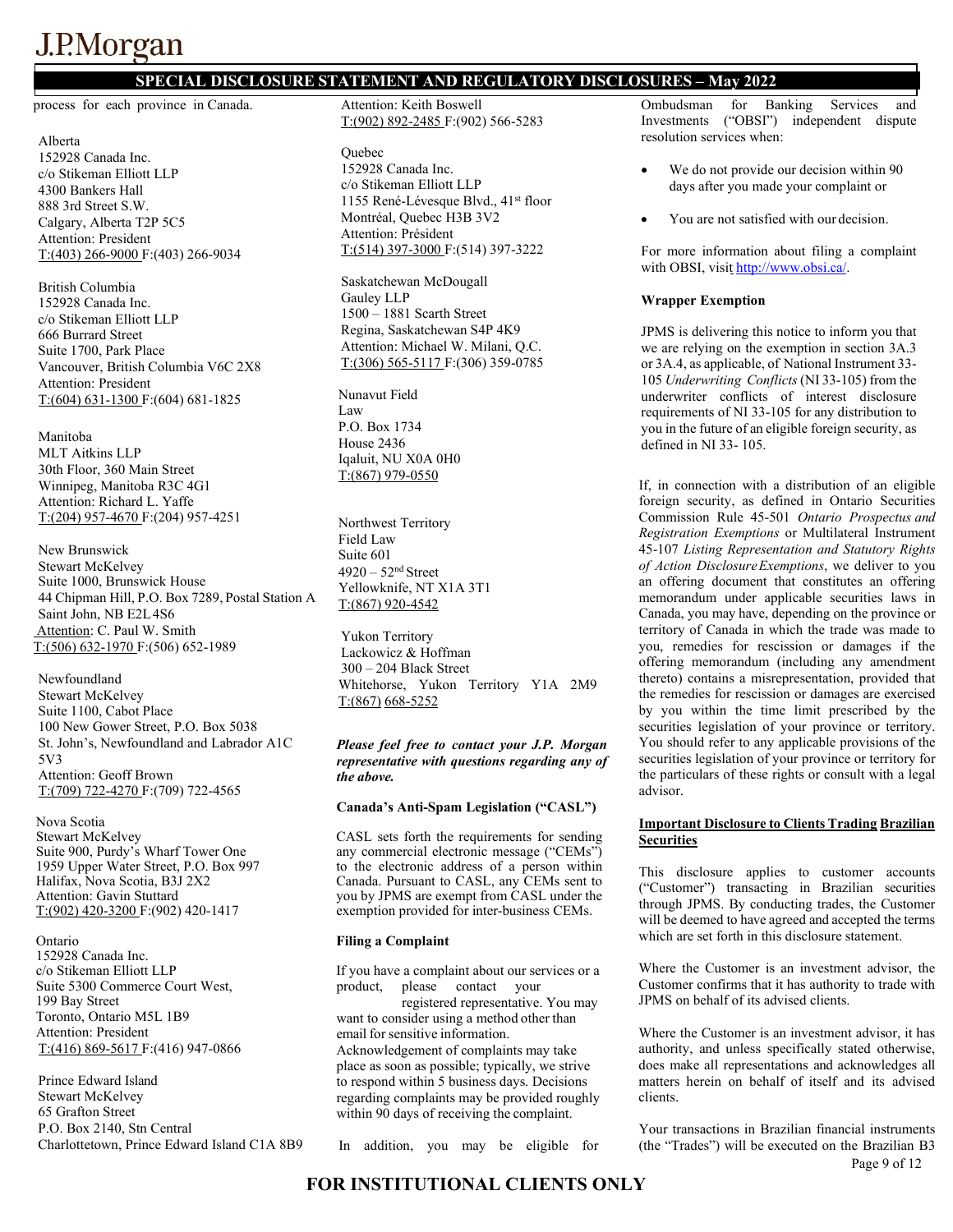### **SPECIAL DISCLOSURE STATEMENT AND REGULATORY DISCLOSURES – May 2022**

S.A. – Brasil, Bolsa, Balcão ("B3") through JPMS and its Brazil brokerage affiliate

J.P. Morgan Corretora de Câmbio e Valores Mobiliários S.A. ("Brazil Broker"). With regard to these Trades, the Customer acknowledges and agrees to the following:

1. The Trades are subject to various laws and regulations in Brazil, including, without limitation, the Brazil Broker's Rules and Parameters and code of ethics (available at Brazil Broker's website, [http://www.jpmorgan.com/pages/jpmorgan/brazil/](http://www.jpmorgan.com/pages/jpmorgan/brazil/en/business/ib/ccvm) [en/business/ib/ccvm\)](http://www.jpmorgan.com/pages/jpmorgan/brazil/en/business/ib/ccvm), the laws and regulations issued by the National Monetary Council of Brazil, the Brazilian Central Bank [\(https://www.bcb.gov.br/en\)](https://www.bcb.gov.br/en), the Brazilian

Securities Commission ("CVM") [\(http://www.cvm.gov.br/subportal\\_ingles/index.h](http://www.cvm.gov.br/subportal_ingles/index.html) [tml\),](http://www.cvm.gov.br/subportal_ingles/index.html) and B3 [\(http://www.b3.com.br/en\\_us/\),](http://www.b3.com.br/en_us/)) including, with respect to the latter, those

established by B3´s bylaws, regulations, manuals, standards, and rules in general.

2. B3 is the self-regulating entity of the Brazilian equity markets and is the auxiliary body of the CVM. B3, in this capacity, is responsible for regulating and supervising the operations and activities carried out by the Brazil Broker in the markets managed by B3 and cleared and settled through B3. Customer expressly abides by the rules and procedures established by such entities and commits to: (i) comply with such rules and procedures; and (ii) be subject to all the restrictions and penalties eventually applicable, in accordance with such rules and procedures as well as the regulations in force.

3. The Customer and the Brazil Broker may be required to provide information to Brazilian regulators, including but not limited to the Brazilian Central Bank, the CVM, or B3, related to Trades.

4. The Brazil Broker may, in its discretion, refuse to receive or execute, totally or partially, the Customer's orders, or cancel any Customer pending order, immediately communicating this refusal or cancellation to the Customer, if:

- (a) the Customer is defaulting on any of his obligations;
- (b) the orders to be executed represent excessive risks in relation to the Customer's financial capacity; and/or
- (c) the Brazil Broker verifies any irregularity, breach, or non-compliance with applicable laws or regulations, in particular those aimed at creating artificial demand, or artificial offer or price conditions, price manipulation, fraudulent transactions, or other nonequitable market practices.

5. The Brazil Broker is required by B3 to: (i) enforce operating and credit limits for its operations; and (ii) establish mechanisms to limit "excessive risks" stemming from market price fluctuations and exceptional market conditions which could "harm" the Customer.

6. In order to be able to carry out theTrades on the B3, the Customer shall: (i) maintain an account with the Brazil Broker and (ii) observe the terms established by the Brazil Broker in connection therewith, so as to comply with all of the Customer's obligations in connection with the Trades and the terms hereof.

7. The Customer appoints the Brazil Broker as a representative on the B3, with power to: (i) take all necessary steps to carry out the Trades, receive and acquit, enter into agreements, and settle the Trades; and (ii) assume all obligations and exercise all rights arising from B3 standards and regulations.

8. The Customer hereby recognizes and agrees that in the case of insufficient balances in its account or lack of payment or delivery, in part or in full, of funds or securities due in connection with the Trades, including, but without limitation, any margins required by the Brazil Broker, by 12pm (twelve o´clock) SPT on the day they are due, the Brazil Broker shall be entitled to, without previous notice or any other judicial or extrajudicial measure, (a) execute, retain, and/or transfer any funds or assets which are held to the Customer's benefit or account and/or held under some form of guarantee and (b) sell, at market prices, the securities and/or other assets given as collateral, as well as any other assets which are held to the Customer's benefit or account and/or held under some form of guarantee, including without limitation, the positions, securities, and/or assets in connection with the Trades executed on the B3.

9. In case of failure to comply with its payment obligations, the Customer shall have its name included in the B3´s list of defaulted clients and shall not be authorized to trade until full payment of its outstanding debt, in accordance with the rules issued by the B3.

10. The Customer shall be deemed compliant with its payment obligations relating to the Trades executed on the B3´s markets only upon confirmation of receipt of funds by (i) the Brazil Broker; (ii) the Brazil Broker´s clearing member; and (iii) the B3. Notwithstanding paragraph 9 above, any collateral posted by the Customer in connection with his Trades may be executed (i) by the Brazil Broker´s clearing member if the Brazil Broker fails to transfer to its clearing member the settlement funds corresponding to the Trades executed for the Customer; and (ii) by the B3 if the Brazil Broker´s clearing member fails to transfer to the B3 the settlement funds corresponding to the Trades executed for the Customer.

11. The Customer represents and agrees: (a) it is not affiliated with the Brazil Broker; (b) it is not a Related Person as defined by CVM Rule nº 505/11, as amended from time to time; (c) the Brazil Broker will not be held accountable for (i) investment losses arising from changes in market value on positions resulting from Trades; (ii) intentional or negligent acts carried out by third parties; or (iii) positions resulting from Trades based on incorrect information presented by the Customer to the Brazil Broker; (d) the Brazil Broker will not be liable for delays in the transmission of orders, failure of communication, or any other cause beyond the Brazil Broker's control, including the negligence or misconduct of B3 or its directors, employees, or agents; and (e) the Brazil Broker will not be liable for failure or delay by B3 in complying with its duties to fulfill its obligations or the full payment of all amounts directly or indirectly owed to the Customer, with respect to any transaction contemplated under this disclosure statement.

12. The Customer and any advised sub- accounts shall maintain at all times accurate and current record information with the Brazil Broker and/or JPMS. In addition, in connection with any Trade for the Customer's own account or for its subaccounts, its customers, or other persons, the Customer shall: (a) promptly respond and provide such information as may be requested by JPMS or the Brazil Broker to comply with the request of any Brazilian regulator, within the deadlines established by JPMS or the Brazil Broker; and

(b) provide information and documents upon request, including concerning the identity, address, occupation, contact details, income, net worth, and financial situation of each Customer, as well as the persons having ultimate beneficial interest in the Trade.

13. All communication (including by telephone, electronic mail, messaging systems, or similar means of communication) between the Customer and/or JPMS acting on behalf of the Customer and the Brazil Broker, shall be recorded by the Brazil Broker and maintained in its files (the "Recording") for 5 (five) years, or in the case of regulatory proceedings for such longer period as determined by the CVM, the B3, or the *BM&FBovespa Supervisão de Mercados*  ("BSM"). The Recording may be used as evidence for clarification of questions arising in connection with the Customer´s account and/or theTrades.

14. Brokerage fees shall be agreed among the Customer, JPMS, and the Brazil Broker, taking into account a variety of factors, possibly including volume of trades, growth, and volume expectations; characteristics of the transactions; and client profile and relationship.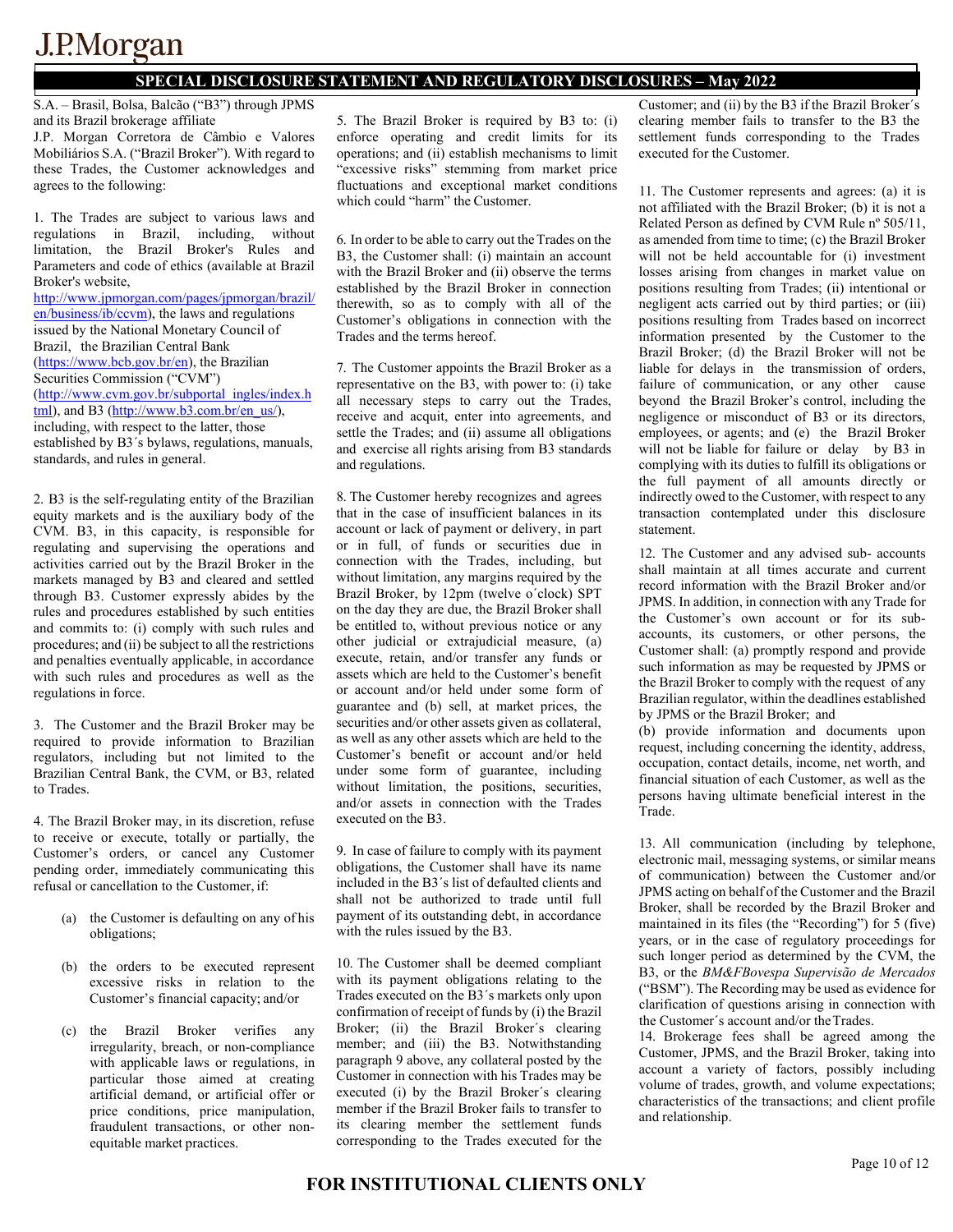### **SPECIAL DISCLOSURE STATEMENT AND REGULATORY DISCLOSURES – May 2022**

15. With respect to Trades in derivatives on B3, Customer expressly acknowledges and agrees that: (a) the value of its open positions is adjusted daily to reflect the market price fluctuations in accordance with B3´s rules. Acting as a buyer in the futures market, the Customer bears the risk of having a negative impact in the value of its adjusted position if market prices go down. Acting as a seller in the futures market, the Customer bears the risks of having a negative impact in the value of its adjusted position if market prices go up. In either case, the Customer will be required to pay daily adjustments in cash related to the market value adjustment on the positions related to its Trade and, at the discretion of B3 and/or the Brazil Broker, comply with margining requirements; (b) Brazil Broker may at its own discretion (i) limit the amount of open positions held on behalf of the Customer as well as close them out in case the limit is exceeded; (ii) close out, totally or partially, the Customer's positions; (iii) proceed with the enforcement of the guarantees held on behalf of the Customer; (iv) sell or buy the securities necessary for the settlement of open positions held on behalf of the Customer; and (v) request the increase of margins, including for existing positions held on behalf of Customer, payments in anticipation of daily adjustments, additional collateral as the Brazil Broker deems appropriate, and the replacement of deposited collateral, including, without limitation, for existing positions for which collateral has been already posted; (c) the Customer shall post additional collateral and/or replace posted collateral as required and subject to the terms and conditions established by the Brazil Broker; (d) the risk of carry trade is not eliminated by holding covered or offsetting positions by the Customer, either on the futures or options markets; (e) Trades involving options bear certain risks, including: (i) as buyer of a call option the Customer may have a loss on the premium paid, or part thereof, in case the intrinsic value of the option (*i.e.*, the difference between the price of the underlying asset and the strike price, if positive) is lower than the amount of the premium paid for such option; (ii) as buyer of a put option the Customer may have a loss on the premium paid, or part thereof, in case the intrinsic value of the option (*i.e.*, the difference between the strike price and the price of the underlying asset, if positive) is lower than the amount of the premium paid for such option; (iii) as seller of a call option the Customer may suffer losses directly related to the increase of price of the underlying asset in excess of the premium received; and (iv) as seller of a put option the Customer may suffer losses directly related to the decrease of price of the underlying asset in excess of the premium received; (f) despite the fact that open positions in the future and options market may be offset by entering into an opposite Trade (buy or sell) to realize a profit, stop a loss, or avoid the exercise of an option, under certain market liquidity conditions it may be difficult or impossible to liquidate or acquire a position or, in case the

position is linked to a stop-loss order, to execute such an order at the stipulated price; and (g) in case of unforeseen situations related to derivatives traded by the Customer or of governmental measures or any other extraordinary factors that impact the pricing, its calculation or disclosure, or its discontinuity, B3 shall take the measures it deems necessary, at its own discretion, to settle the Customer´s position or to maintain such position opened on an equivalentbasis.

16. Customer acknowledges and agrees that in the event it has not, in its sole discretion, hired a thirdparty custodian to provide custodial services for securities and assets, or even in the case it has engaged a third-party custodian yet it prefers to engage the Brazil Broker for the provision of such services with respect to the Trades specified in this Disclosure, it undertakes to, assuming full responsibility for its decision, execute with the Brazil Broker a separate SECURITIES AND ASSETS CUSTODY AGREEMENT ("Custody Agreement") in order to regulate the provision of custody services by the Brazil Broker, and, in such case, the terms of the Custody Agreement as well as the conditions set out above and in Section 11 of the Rules and Parameters shall apply to the relationship between them. In case of any conflicts between the provisions of the Custody Agreement and the provisions of this disclosure statement, the Custody Agreement provisions shall prevail for all purposes. Regardless of whether the Customer has hired a third-party custodian for the provision of securities custody services and does not intend to hire the Brazil Broker for such purpose, the terms of this clause and those set forth in Section 11 of the Rules and Parameters shall remain applicable, as appropriate, on the occasions that the Brazil Broker provides custody services (i) as required by B3, in cases which the broker and the custodian acting in a particular transaction must be the same institution, such as custody services of shares used as collateral in the B3's future markets (Stock options or BTC Securities Borrowing and Lending) or (ii) when there is a failure in the settlement of any transaction, or operational error which results in the Brazil Broker rendering such services to the Customer. Specifically, with respect to item (i) of the above provision, in case B3 at any time permits that the custodian and the Brazil Broker of the reference transactions be distinct institutions, unless otherwise agreed between the Brazil Broker and the Customer, the Brazil Broker shall cease to provide services of securities and assets custody under such transactions. The Brazil Broker, in the capacity of Customer's custodian whenever applicable shall perform the Customer registration in B3's system, through the register of required information to Customer's identification, pursuant to applicable legislation in force. During the provision of securities custody services by the Brazil Broker, in the individual account opened by the Brazil Broker in the Customer's name at B3 ("Custody Account"), it shall register: (i) all the deposits, withdrawals and assets transfers; and (ii) debts and

credits of assets related to the Custody Events (under the terms of this disclosure, "Custody Event" comprises all the obligations from the security issuer related to the redemption of the principal and accessories of the asset held in custody by a central securities depository); (iii) the financial resources provisions from the asset's issuer, which refers to Custody Events; (iv) the financial resources due by the Custody Agent and the Customer; (v) the requests for exercise of any rights; (vi) debts and credits of assets related to the settlement of transactions; (vii) the creation of liens or encumbrances on assets held under custody; and (viii) the blocks on movement of assets deposited under B3's custody by virtue of a judicial order. The Customer authorizes the Brazil Broker to implement, whenever requested, the Sale Locking Mechanism, pursuant to B3 rulebooks. Under the terms of this disclosure, "Sale Locking Mechanism" means the mechanism whereby the Custody Agent indicates that the relevant assets, subject to a particular sale Trade, are committed to guarantee the fulfillment of the obligation of delivering the assets from or to the settlement account, for the purpose of settlement of the obligations related to such Trade. When acting in the capacity of custodian, the Brazil Broker shall: (i) ensure the integrity of the assets held in custody and maintain confidentiality about its characteristics and quantities, as well as perform the control and preservation of such assets, the respective management and financial settlement, including within the systems of clearinghouses and central securities depositories; (ii) perform the daily reconciliation ofCustomer's positions, ensuring that the assets and respective rights are duly registered in the name of Customer within such custody systems, when applicable; (iii) maintain the assets owned by the Customer deposited in individual Custody Accounts, under its name; (iv) make deposits, withdrawals and transfer of assets held in custody exclusively based on Customer's instructions, provided that these movements are in accordance with the legislation in force, except for the cases of judicial orders or arising from regulatory bodies; (v) process corporate events associated with the assets ("Custody Events"), performing the continuous monitoring of such events as per deliberated by respective issuers and forwarding the financial resources or assets related to the Custody Events and, when applicable, collect the taxes due; (vi) provide periodic information on the assets and the Custody Account to the Customer, pursuant to the terms established herein and the applicable legislation; (vii) formally request to B3 the necessary information in order that the Customer be represented towards the issuer of the assets of its ownership; (viii) create liens and encumbrances on the assets and securities, including those subject to centralized deposit within the custody systems, upon receiving instructions by the Customer and subject to the conditions to be established by the Brazil Broker in each specific case, as well as in accordance with applicable regulations and internal rules issued by the central securities depositories; (ix) give notice to the Customer, as provided in the B3's Operational Procedures,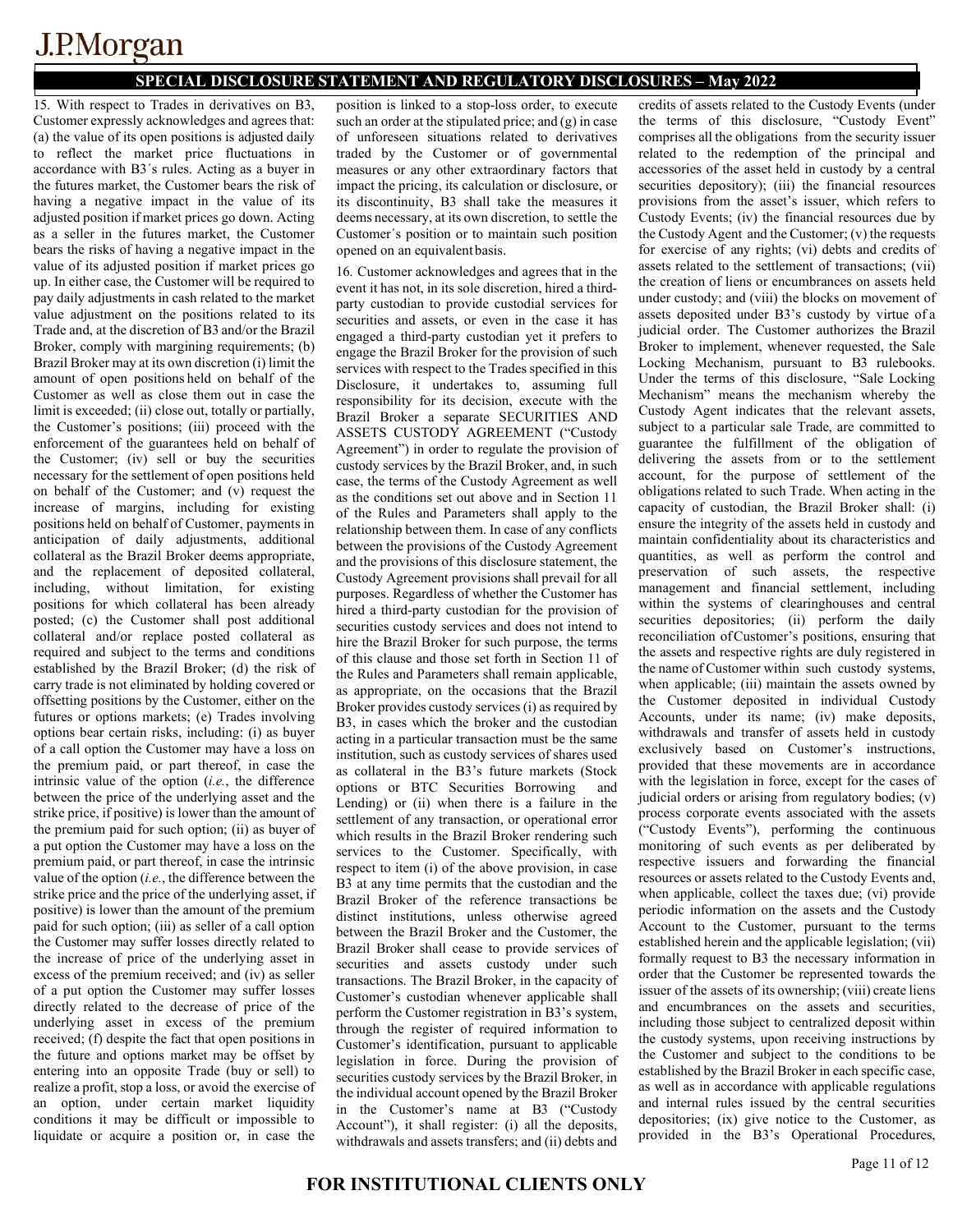## **SPECIAL DISCLOSURE STATEMENT AND REGULATORY DISCLOSURES – May 2022**

whenever it intends to cease the custody activities or cease providing the services to the Customer; and (x) like B3, may extend to the Customer the sanctions and measures imposed by B3 to the Brazil Broker as a consequence of Customer's acts. Notwithstanding other statements provided by the Customer, the Customer acknowledges to know entirely the risks associated with the rendering of the custody services, especially the following: (i) Systemic and Operational Risks. Notwithstanding the procedures adopted by the Brazil Broker to maintain computerized processes and systems in operation, safe and suitable for the provision of the services hereunder, given the complexity of such systems and their interaction with other systems necessary to enable the provision of the services, including but not limited to the central depository systems, there is a risk of systemic or operational failures which may impact the services rendered by the Brazil Broker; and (ii) Risks of Intervention and Liquidation of the Brazil Broker. By its nature, custody of cash becomes a credit against the Brazil Broker and is not subject to centralized deposit regime. In this sense, in the event of intervention or extrajudicial liquidation of the Brazil Broker, there is a possibility that all cash under custody will be blocked, which would then create the need for administrative and judicial measures for the recovery of such resources, with no guarantee of success. During the provision of custody services by the Brazil Broker, the instructions related to the transfer/movement of assets under Brazil Broker's custody sent by the Customer shall be sent in accordance with the provisions set forth in this disclosure statement applicable to the sending of orders to the Brazil Broker, as well as in accordance with the criteria established in the Rules and Parameters of the Brazil Broker. The Customer hereby agrees that the Brazil Broker shall, in its sole discretion, hire third-parties to provide the custody services contemplated in this clause; however, pursuant to the applicable legislation in force, the Brazil Broker shall remain responsible for the obligations undertaken towards the Customer, regulatory bodies and central securities depositories.

17. Failure to comply with any of the terms may result in JPMS or the Brazil Broker being unable to accept orders for Trades from the Customer or on behalf of sub-accounts or other thirdparties.

This disclosure shall be governed by and interpreted in accordance with the laws of New York. Please contact your J.P. Morgan representative if you have any questions regarding this matter.

#### **Important Disclosure Regarding Terms of Business Applicable to Securities Transactions on Asia Pacific (ex-Japan) Markets**

This disclosure applies to securities transactions executed on a market located in Asia Pacific (ex-Japan) that are intermediated by JPMS pursuant to

Rule 15a-6 under the Securities Exchange Act of 1934 ("APAC Transactions"). All APAC Transactions shall be effected by J.P. Morgan entities in Asia Pacific (ex-Japan) (the "J.P. Morgan APAC Entities"), including J.P. Morgan Securities (Asia Pacific) Limited and J.P. Morgan Securities Australia Limited, pursuant to Rule 15a-6. By executing an APAC Transaction, you will be deemed to have agreed to and accepted the terms set out in the J.P. Morgan Terms of Business with the J.P. Morgan APAC Entities. The J.P. Morgan<br>Terms of Business is available at Terms of Business is available at **[https://www.jpmorgan.com/content/dam/jpm/g](https://www.jpmorgan.com/content/dam/jpm/global/disclosures/by-business/jpmorgan-terms-of-business-asia-pacific-ex-japan-markets.pdf) [lobal/disclosures/by-business/jpmorgan-terms](https://www.jpmorgan.com/content/dam/jpm/global/disclosures/by-business/jpmorgan-terms-of-business-asia-pacific-ex-japan-markets.pdf)[of-business-asia-pacific-ex-japan-markets.pdf](https://www.jpmorgan.com/content/dam/jpm/global/disclosures/by-business/jpmorgan-terms-of-business-asia-pacific-ex-japan-markets.pdf)**

#### **Order Handling with Respect to Orders Executed by J.P. Morgan Securities (Asia Pacific) Limited**

When handling your orders, J.P. Morgan Securities (Asia Pacific) Limited ("JPMSAPL") will take all reasonable steps to provide execution on best available terms under the Hong Kong Code of Conduct for Persons Licensed by or Registered with the Securities and Futures Commission.

Where you give your order to JPMS for execution by JPMSAPL in Asia markets, you hereby authorize JPMS to send your specific trade instructions (*e.g.*, "not held" or the execution capacity in which JPMSAPL and/or its affiliates may fill your order) for and on your behalf to JPMSAPL. JPMSAPL will endeavor to execute your orders in Hong Kong listed equities as your agent unless JPMSAPL and/or JPMS reasonably understand your instructions otherwise whereupon JPMSAPL may endeavor to arrange for an affiliate of JPMSAPL to act as the principal to your order. Where JPMSAPL is unable to complete the full execution of your order as your agent, any residual part of your order which could not be completed as agent may be completed by an affiliate of JPMSAPL as principal. In such circumstances, JPMSAPL and/or its affiliates will endeavor to notify you of the residual portion that is filled as principal.

With respect to your orders for execution by JPMSAPL outside Hong Kong, unless JPMSAPL and/or JPMS reasonably understand your instructions otherwise, you consent to JPMSAPL and/or its affiliates filling or otherwise facilitating your order (or part of your order) as principal in accordance with the laws, regulations, rules, and customary market practices (including with respect to the execution capacity in which JPMSAPL and/or its affiliates may fill your order) of the applicable market. In such circumstances, JPMSAPL and/or its affiliates will endeavor to notify you of the residual portion that is filled as principal.

**Important Disclosure for Australian Clients**

Under Australian licensing requirements, the provision of financial services to Australian entities generally requires a financial service provider to hold an Australian Financial Services License ("AFSL") unless an exemption is granted by the Australian Securities and Investments Commission ("ASIC").

JPMS does not hold an AFSL covering the financial services it provides to you. However, JPMS is exempt from the requirement to hold an AFSL under the Corporations Act 2001 of Australia (the "Act").

Please note that JPMS is primarily regulated by the SEC, FINRA, and the U.S. Commodity Futures Trading Commission ("CFTC") under the laws of the United States of America, which differ from Australian laws.

In addition to services provided to you by JPMS, you may receive ancillary services from related J.P. Morgan entities ("Related Entities") that do not hold an AFSL but operate under similar exemptions and are regulated as follows:

- 1. J.P. Morgan Securities (Asia Pacific) Limited is regulated by the Hong Kong Securities and Futures Commission under the laws of Hong Kong, which differ from Australian laws.
- 2. J.P. Morgan Securities plc is authorized by the Prudential Regulation Authority ("PRA") and regulated by the Financial Conduct Authority and the PRA under the laws of the United Kingdom, which differ from Australian laws.
- 3. J.P. Morgan Markets Limited is authorized and regulated by the Financial Conduct Authority under the laws of the United Kingdom, which differ from Australian laws.
- 4. J.P. Morgan (S.E.A.) Limited, J.P. Morgan Securities Singapore Private Limited and J.P. Morgan Securities Asia Private Limited are regulated by the Monetary Authority of Singapore under the laws of Singapore, which differ from Australian laws.
- 5. J.P. Morgan SE is regulated by BaFin under the laws of Germany, which differ from Australian laws.

JPMS and the Related Entities understand that you are a wholesale client within the meaning of section 761G of the Act ("Wholesale Client"). JPMS and the Related Entities may only continue to provide you with financial services while you remain a Wholesale Client. Please inform us if you are not aWholesale Client nowor if you cease to be a Wholesale Client at any time in the future.

If you have any questions regarding this notification, please contact your J.P. Morgan representative.

**We look forward to continuing to provide you**